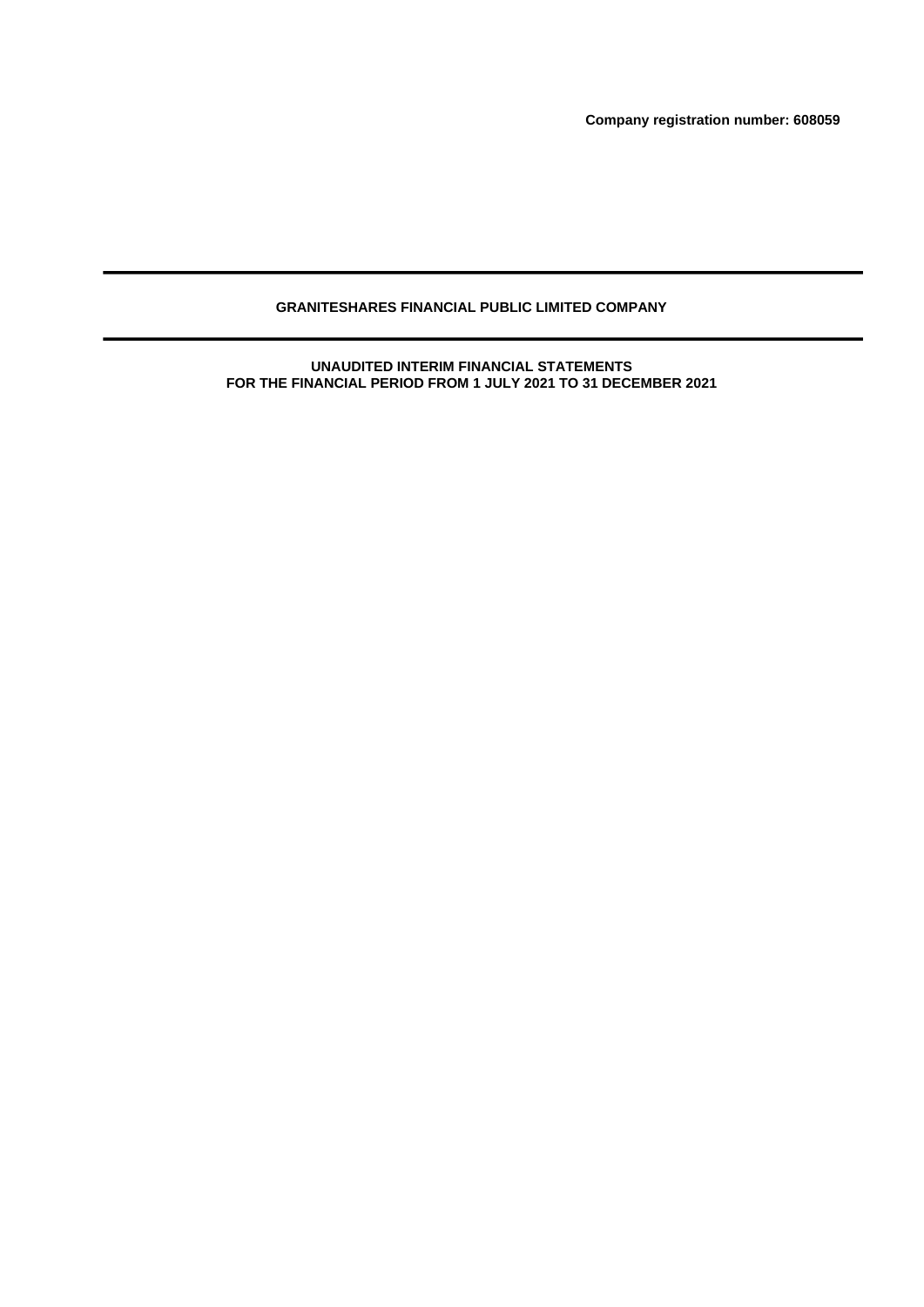# **TABLE OF CONTENTS**

|                                          | <b>Pages</b> |
|------------------------------------------|--------------|
| <b>COMPANY INFORMATION</b>               | 2            |
| DIRECTORS' REPORT                        | $3 - 6$      |
| STATEMENT OF DIRECTORS' RESPONSIBILITIES | 7            |
| STATEMENT OF COMPREHENSIVE INCOME        | 8            |
| STATEMENT OF FINANCIAL POSITION          | 9            |
| STATEMENT OF CHANGES IN EQUITY           | 10           |
| STATEMENT OF CASH FLOWS                  | 11           |
| NOTES TO THE FINANCIAL STATEMENTS        | $12 - 29$    |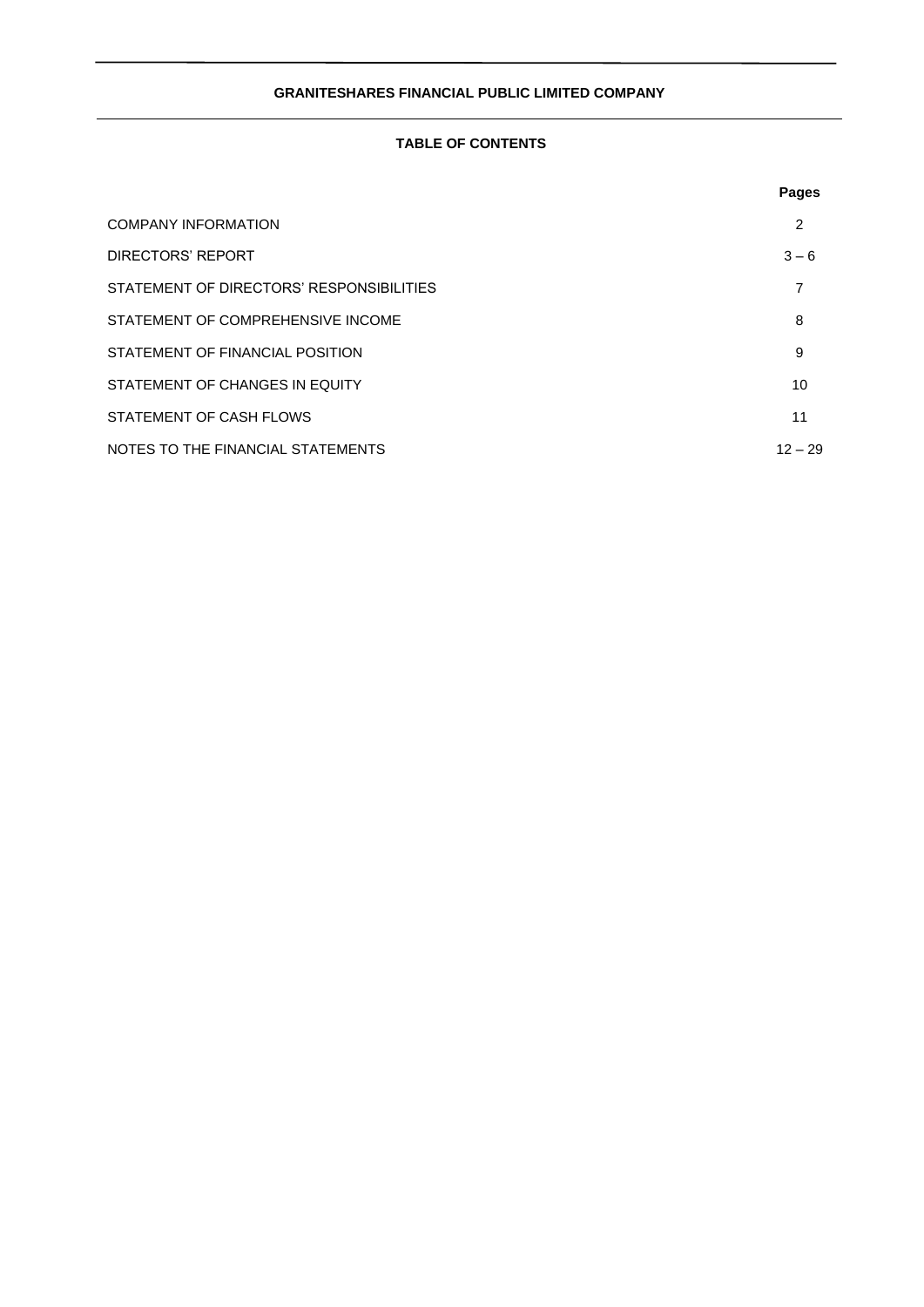# **COMPANY INFORMATION**

| <b>DIRECTORS</b>                                                                                     | Romira Hoxha<br>Jason Lee                                                                                                           |
|------------------------------------------------------------------------------------------------------|-------------------------------------------------------------------------------------------------------------------------------------|
| <b>COMPANY REGISTRATION NUMBER</b>                                                                   | 608059                                                                                                                              |
| <b>COMPANY REGISTERED OFFICE</b>                                                                     | 3rd Floor Kilmore House<br>Park Lane<br>Spencer Dock<br>Dublin 1, D01 YE64<br>Ireland                                               |
| <b>COMPANY SECRETARY AND</b><br><b>ADMINISTRATOR</b>                                                 | <b>TMF Administration Services Limited</b><br>3rd Floor Kilmore House<br>Park Lane<br>Spencer Dock<br>Dublin 1, D01 YE64<br>Ireland |
| <b>NOTE TRUSTEE, PRINCIPAL</b><br>PAYING AGENT, SWAP COLLATERAL<br><b>CUSTODIAN AND ACCOUNT BANK</b> | The Bank of New York<br>One Canada Square<br>London E14 5AL<br>England                                                              |
| <b>SWAP COUNTERPARTY AND</b><br><b>CALCULATION AGENT</b>                                             | Natixis S.A.<br>30 Avenue<br>Pierre Mendes-France 75013<br>Paris<br>France                                                          |
| <b>ARRANGER</b>                                                                                      | <b>GraniteShares Jersey Limited</b><br>28 Esplanade<br>St. Helier<br>Jersey JE2 3QA<br><b>Channel Islands</b>                       |
| <b>LEGAL ADVISERS</b>                                                                                | Irish Law Advisers/Irish Listing Agent<br>Matheson<br>70 Sir John Rogerson's Quay<br><b>Grand Canal Dock</b><br>Dublin 2<br>Ireland |
|                                                                                                      | <b>English Law Advisers</b><br>Linklaters LLP<br>One Silk Street<br>London, EC2Y 8HQ<br>United Kingdom                              |
|                                                                                                      | Jersey Law Advisers<br>Carey Olsen<br>47 Esplanade<br><b>St Helier</b><br>Jersey JE1 0BD<br>Channel Islands                         |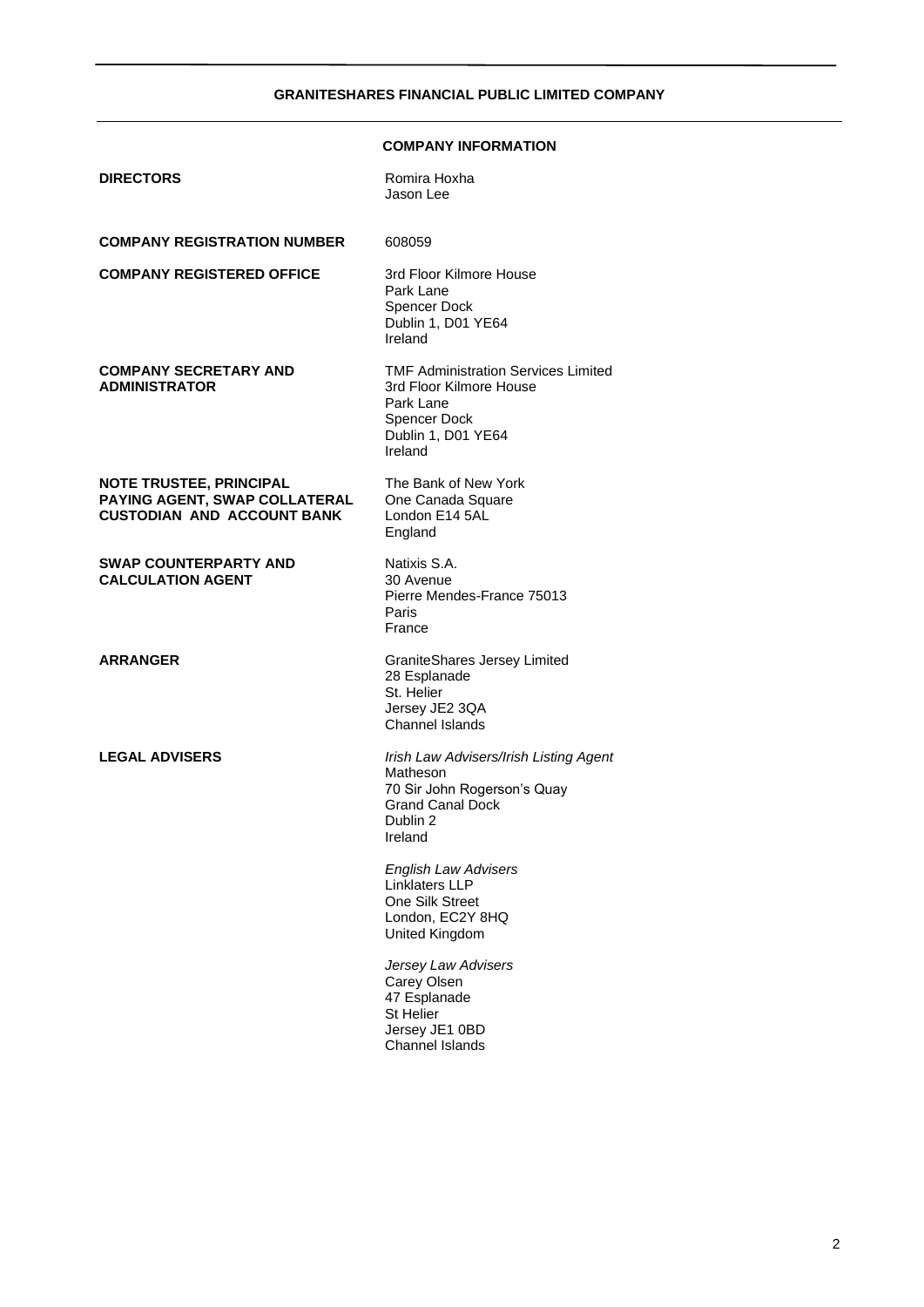## **DIRECTORS' REPORT FOR THE FINANCIAL PERIOD FROM 1 JULY 2021 TO 31 DECEMBER 2021**

The directors present the Directors' Report and the unaudited financial statements of GraniteShares Financial Public Limited Company (the "Company") for the financial period from 1 July 2021 to 31 December 2021.

## **PRINCIPAL ACTIVITIES AND BUSINESS REVIEW**

The Company is a public limited company, incorporated in Ireland on 17 July 2017, in accordance with the laws of Ireland with a registration number 608059.

The Company has been formed for the purpose of issuing collateralised exchange traded products ("ETP Securities" or ("ETPs")) and entering into a fully funded Swap agreements. Commercial activity commenced in September 2019 with the ETP Securities initially listed on the London Stock Exchange for trading on the secondary market.

The Company established a Collateralised ETP Securities Programme under which the Company issues, on an ongoing basis, collateralised exchange traded products of different classes (each a "Class") linked into indices providing exposure to a range of asset classes including equities, commodities, fixed income and currencies. The ETP Securities may have long or short, leveraged or unleveraged, exposure to the daily performance of the referenced index.

Each Class constitutes limited recourse obligations of the Company, secured on and payable solely from the assets constituting the ETP Securities in respect of such Class. Each Class of ETP Securities may comprise one or more tranches.

The ETP Securities have been listed for trading on the London Stock Exchange and applications may be made to the other European Stock Exchanges. The Company uses the net proceeds of the issuance of the ETP Securities to enter into Total Return Swap Transactions ("TRSs") to hedge its payment obligations in respect of each Class of the ETP with one or more Swap Providers once the Swap Provider has delivered eligible collateral. The TRS for each Class of ETP Securities will produce cash flows to service all of the Company's payment obligations in respect of that Class.

The Company entered into 30 additional ETP transacctions during the financial period ended 31 December 2021.

Cash flows are a result of subscriptions and redemptions of ETP securities and expenses incurred. A movement on collateral does not generate a cash flow. The proceeds of the issuance of a tranche of ETP Securities of a Class will be paid by the Company to one or more of the Swap Providers with whom the Company has entered by the Company in relation that Class in proportion to the increase in the number of ETP Securities of that Class then outstanding.

The Company's payment obligations in respect of the ETP Securities of a Class will be covered entirely from payments received by the Company from the Swap Providers in respect of such TRS. Pursuant to the terms of each credit support document, the Company will be obliged to pay amounts equal to each distribution made on collateral held by it to the relevant Swap Provider upon receipt.

The ETP Securities do not bear interest at a prescribed rate. The return (if any) on the ETP Securities shall be calculated in accordance with the redemption provisions. The Classes of ETP Securities are disclosed in note 11.

## **RESULTS AND DIVIDENDS**

The results for the financial year and the Company's financial position at the end of the financial year are set out on page 8 and 9, respectively. Profit on ordinary activities before taxation amounted to €1,000 (2020: €1,000). The corporation tax charge for the financial year is  $\epsilon$ 250 (2020:  $\epsilon$ 250).

No dividends were recommended to be paid for the financial period from 1 July 2021 to 31 December 2021 (2020: €nil).

|     |                                             | Financial period ended<br>31 December 2021<br>€ | <b>Financial year ended</b><br>30 June 2021<br>€ |
|-----|---------------------------------------------|-------------------------------------------------|--------------------------------------------------|
|     | Key performance indicators                  |                                                 |                                                  |
| (a) | Net losses on financial assets at FVTPL     | 58.433.199                                      | (9, 147, 643)                                    |
| (b) | Net gains on financial liabilities at FVTPL | (58, 433, 199)                                  | 9.147.643                                        |
| (c) | Financial assets at FVTPL                   | 226.639.969                                     | 118,667,290                                      |
| (d) | Financial liabilities at FVTPL              | (226.639.969)                                   | (118.667.290)                                    |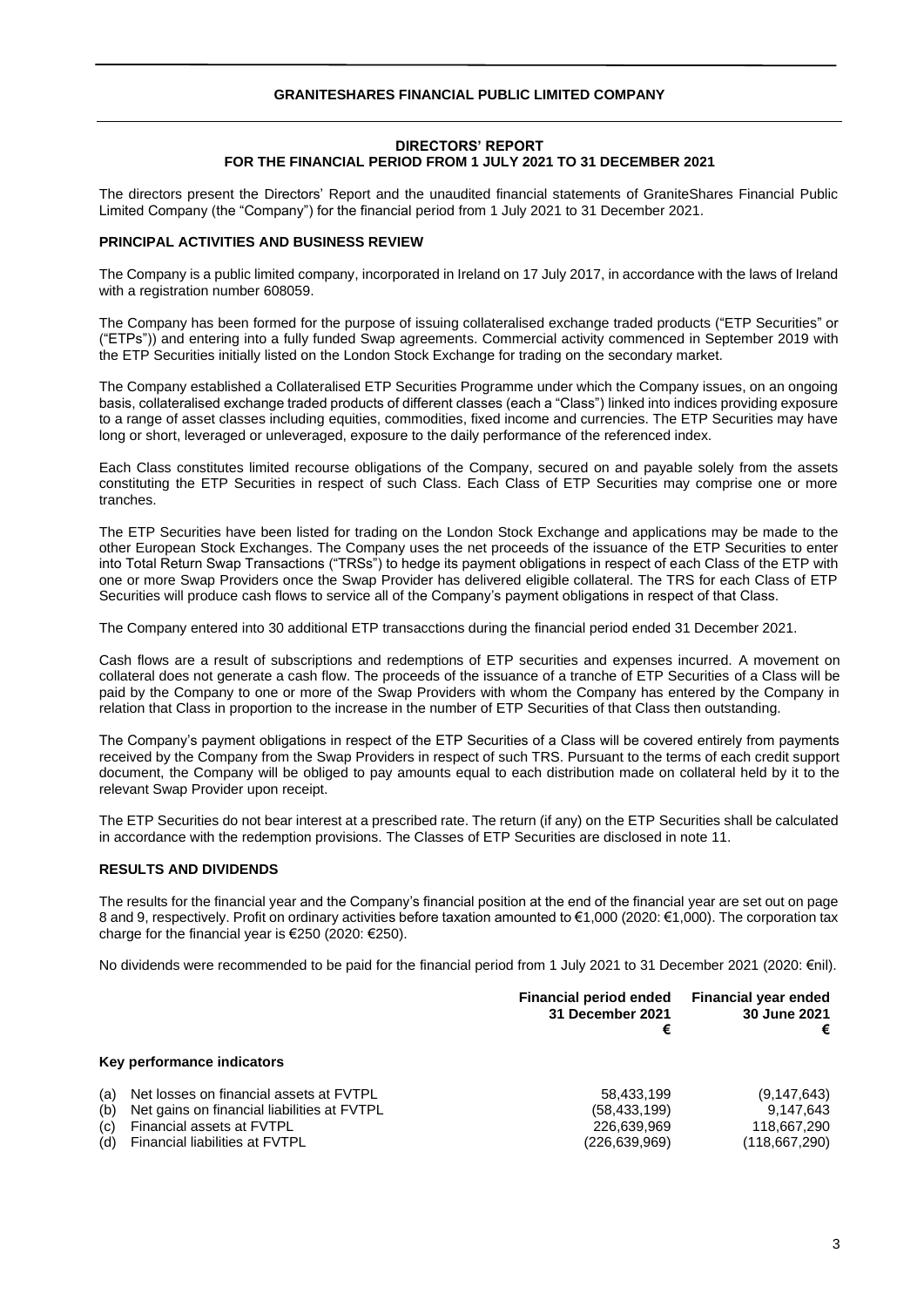## **DIRECTORS' REPORT (CONTINUED) FOR THE FINANCIAL PERIOD FROM 1 JULY 2021 TO 31 DECEMBER 2021**

## **PRINCIPAL RISKS AND UNCERTAINTIES**

The operations of the Company are subject to various risks. Information about the financial risk management objectives and policies of the Company, along with exposure of the Company to market risk, credit risk, liquidity risk, concentration risk and operational risk are disclosed in note 14 to the unaudited financial statements.

## **GOING CONCERN**

The directors have assessed the ability of the company to continue in operational existence for twelve months from the date of approval of the financial statements ('the period of assessment') and have concluded that it is appropriate to prepare the unaudited financial statements on a going concern basis.

The nature of the Company's business dictates that the outstanding ETPs may be redeemed at any time by any authorised participant who has entered into an authorised participant agreement with the Company. As the redemption of ETPs will coincide with the sale of an equal amount of the TRS's, no liquidity risk is considered to arise. The Company has entered into its' primary service contracts with service providers on a non-recourse basis and these costs are being met by GraniteShares Jersey Limited. Therefore, the directors are confident that the company will have the ability to continue to pay its' operating costs and any redemptions that may arise within the period of assessment.

Based on the above, the directors have concluded that the Company has no material uncertainties which would cast a significant doubt on the Company's ability to continue as a going concern over the period of assessment.

## **DIRECTORS AND COMPANY SECRETARY**

The directors and the company secretary are listed on page 2. The directors and the company secretary had no material interest in any contract of significance in relation to the business of the Company. The directors and company secretary who held office on 30 June 2021 did not hold any shares, debentures or loan stock of the Company on that date or during the financial year (2020: same).

## **POWERS OF DIRECTORS**

The Board is responsible for managing the business affairs of the Company in accordance with the Company's Constitution. The directors may delegate certain functions to TMF Administration Services Limited (the "Administrator") and other parties, subject to the supervision and direction of the directors.

## **DIRECTORS' COMPLIANCE STATEMENT**

The directors, in accordance with Section 225(2) (a) of the Companies Act 2014 (the "Act"), acknowledge that they are responsible for securing the Company's compliance with its relevant obligations. Relevant obligations, in the context of the Company, are the Company's obligations under:

(a) the Act, where a breach of the obligations would be a category 1 or category 2 offence;

(b) the Act, where a breach of the obligation would be a serious Market Abuse or Prospectus offence; and (c) tax law.

Pursuant to Section 225(2) (b) of the Act, the directors confirm that:

(i) a compliance policy statement has been drawn up as required by Section 225(3)(a) of the Act setting out the Company's policies (that, in the directors' opinion, are appropriate to the Company) respecting compliance by the Company with its relevant obligations;

(ii) appropriate arrangements and structures have been put in place that, in their opinion, secure material compliance with the Company's relevant obligation; and

(iii) a review has been conducted, in the financial year, of the arrangements and structures referred to in paragraph (ii).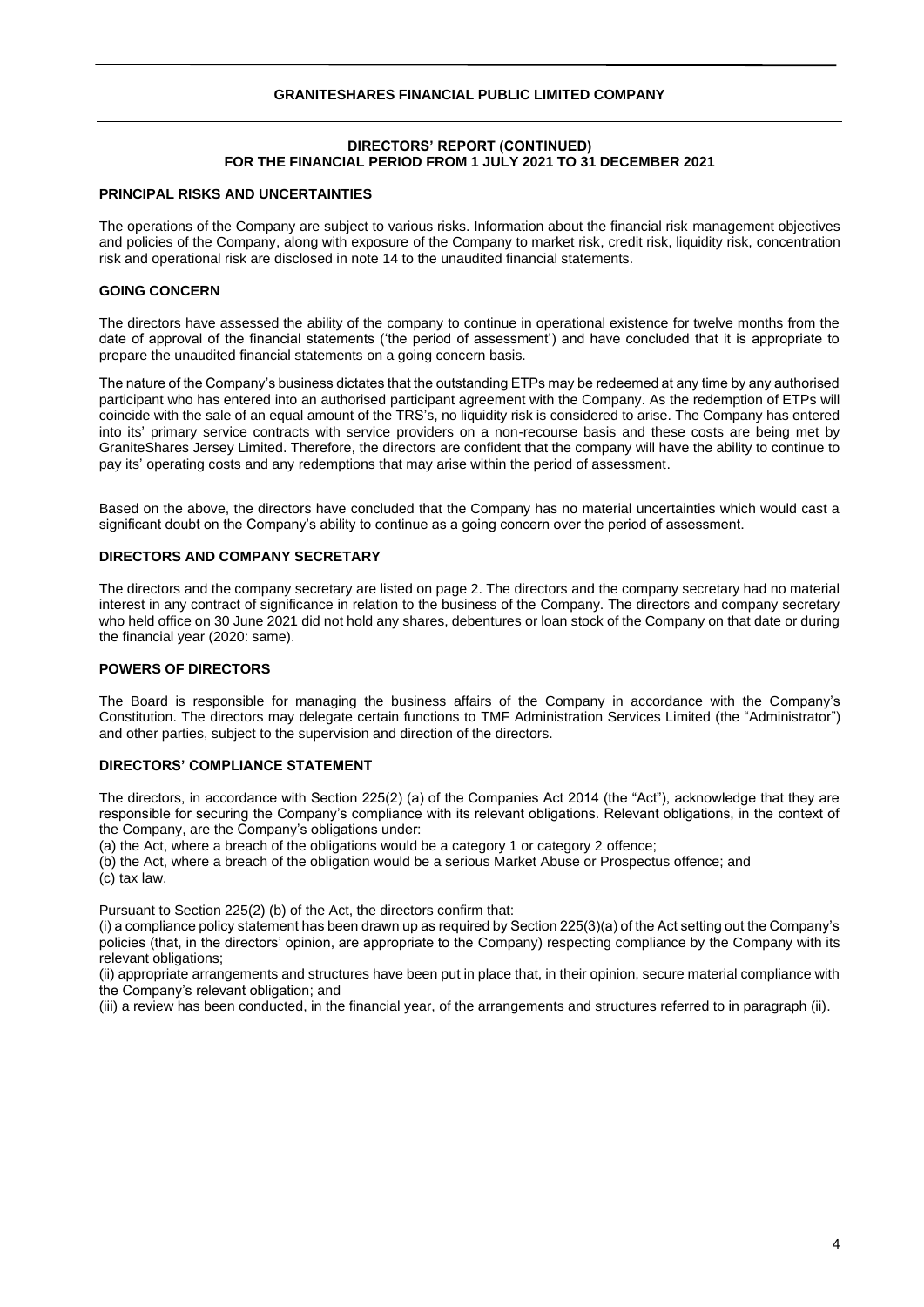## **DIRECTORS' REPORT (CONTINUED) FOR THE FINANCIAL PERIOD FROM 1 JULY 2021 TO 31 DECEMBER 2021**

## **CORPORATE GOVERNANCE STATEMENT**

The directors have established processes regarding internal controls and risk management systems to ensure effective oversight of the financial reporting process. These include appointing the Administrator to maintain the accounting records of the Company. The Administrator is contractually obliged to maintain adequate accounting records and to that end the Administrator performs reconciliations of its records to those of Graniteshares Jersey Limited ("the Arranger"). The Administrator is also contractually obliged to prepare the annual report including financial statements for review and approval by the directors. The directors evaluate and discuss significant accounting and reporting issues as the need arises.

From time to time the directors also examine and evaluate the Administrator's financial accounting and reporting routines and monitor and evaluate the external auditors' performance, qualifications and independence. The Administrator has operating responsibility for internal control in relation to the financial reporting process and reports to the directors. The directors are responsible for assessing the risk of irregularities whether caused by fraud or error in financial reporting and ensuring the processes are in place for the timely identification of internal and external matters with a potential effect on financial reporting. The directors have also put in place processes to identify changes in accounting rules and recommendations and to ensure that these changes are accurately reflected in the Company's financial statements.

The Administrator is contractually obliged to design and maintain control structures to manage the risks which the directors judge to be significant for internal control over financial reporting. These control structures include appropriate segregation of responsibilities and specific control activities aimed at detecting or preventing the risk of significant deficiencies in financial reporting for every significant account in the financial statements and the related notes in the Company's financial statements. The directors delegate the asset valuation function to the Arranger who operates a sophisticated system of controls to ensure appropriate valuation. All the values for the financial instruments held by the Company have been provided by the Arranger and in our opinion, they are the most appropriate and reliable source of such fair values in its capacity as Arranger. We are satisfied that the amounts as stated in the Company's financial statements represent a reasonable approximation of those values.

The Company's policies and the directors' instructions with relevance for financial reporting are updated and communicated via appropriate channels, such as e-mail, correspondence and meetings to ensure that all financial reporting information requirements are met in a complete and accurate manner. The directors have an annual process to ensure that appropriate measures are taken to consider and address any shortcomings identified and measures recommended by the independent auditors. Given the contractual obligations of the Administrator, the directors have concluded that there is currently no need for the Company to have a separate audit committee or internal audit function in order for the directors to perform effective monitoring and oversight of the internal controls and risk management systems of the Company in relation to the financial reporting process. Therefore, the Company has taken the exemption available for Section 110 companies as set out under Section 1551 of the Companies Act 2014 S 11 (c) not to have a a separate audit committee.

No director has a significant direct or indirect holding of securities in the Company. No person has any special rights of control over the Company's share capital. There are no restrictions on voting rights.

The directors are responsible for managing the business affairs of the Company in accordance with the Company Constitution. The directors may delegate certain functions to the Administrator and other parties, subject to the supervision and direction by the directors. The Board consists of three directors.

## **ACCOUNTING RECORDS**

The directors are responsible for ensuring that adequate accounting records, as outlined in Section 281 to 285 of the Companies Act 2014, are kept by the Company. The measures are taken by the directors to ensure compliance with the Company's obligation to keep adequate accounting records are the use of appropriate systems and procedures and ensuring that a competent service provider is responsible for the preparation and maintenance of the accounting records. The accounting records are kept at the Company's registered office at 3rd Floor, Kilmore House, Park Lane, Spencer Dock, Dublin 1, D01 YE64, Ireland.

## **SHAREHOLDERS' MEETINGS**

The shareholder's rights and the operations of the shareholders meetings are defined in the Company's Constitution and complies with the Companies Act 2014.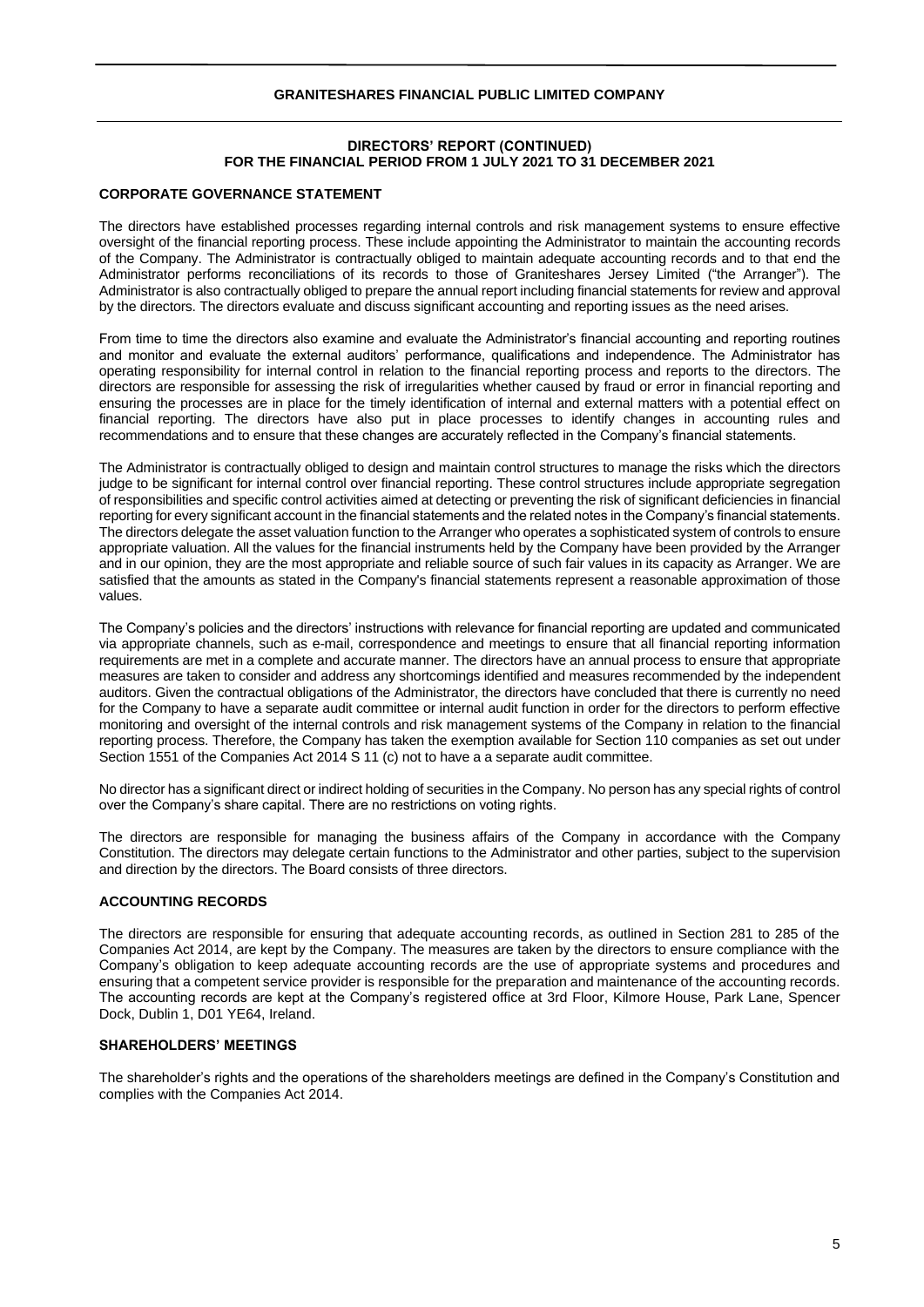## **DIRECTORS' REPORT (CONTINUED) FOR THE FINANCIAL PERIOD FROM 1 JULY 2021 TO 31 DECEMBER 2021**

## **RELATED PARTY TRANSACTIONS**

The related party transactions in relation to the Company are disclosed in note 16.

## **SIGNIFICANT SUBSEQUENT EVENTS**

The significant subsequent events in relation to the Company are disclosed in note 17.

## **POLITICAL DONATIONS**

The Company did not make any political donations during the financial year (2020: nil).

# **RESEARCH AND DEVELOPMENT**

The Company did not engage in any research and development activity during the financial year (2020: nil).

This report was approved by the Board on 30 March 2022 and signed on its behalf by:

 $\frac{1}{2}$ 

Director Director

Jason Lee Romira Hoxha (1999), and the Communication of the Romira Hoxha (1999), and the Communication of the Communication of the Communication of the Communication of the Communication of the Communication of the Communi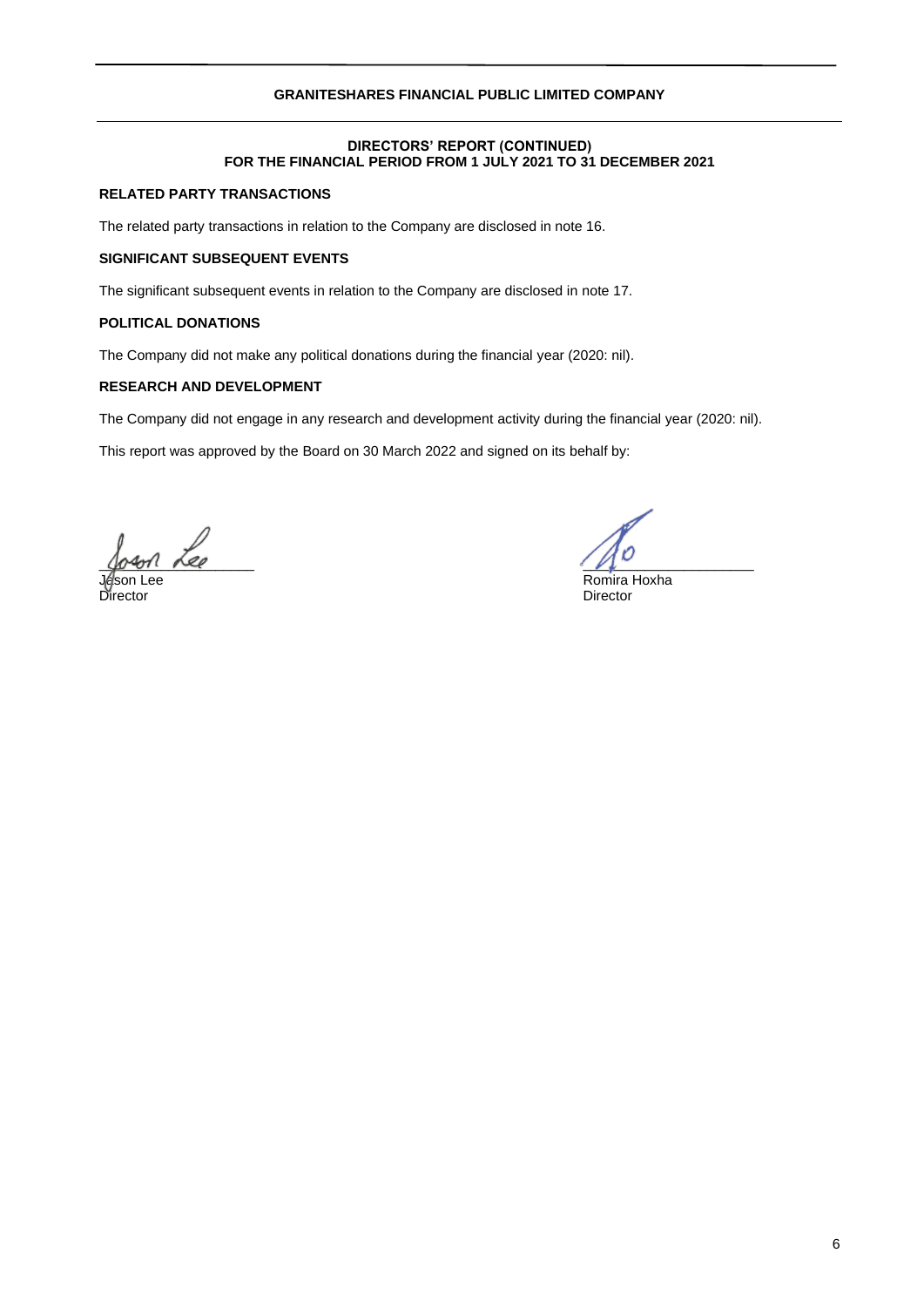## **STATEMENT OF DIRECTORS' RESPONSIBILITIES FOR THE FINANCIAL PERIOD FROM 1 JULY 2021 TO 31 DECEMBER 2021**

The directors are responsible for preparing the Directors' Report and the financial statements in accordance with applicable Irish company law and regulations.

Irish company law, requires the directors to prepare financial statements for each financial year. Under that law, they have elected to prepare the financial statements in accordance with International Financial Reporting Standards (IFRS) as adopted by the European Union and applicable Irish law.

Under Irish company law, the directors must not approve the financial statements unless they are satisfied that they give a true and fair view of the assets, liabilities and financial position of the Company and of its profit or loss for that financial year and otherwise comply with Companies Act 2014. In preparing these financial statements, the directors are required  $t^{\circ}$ 

- select suitable accounting policies and then apply them consistently;
- make judgements and estimates that are reasonable and prudent:
- state whether they have been prepared in accordance with IFRS as adopted by the European Union;
- assess the Company's ability to continue as a going concern, disclosing, as applicable, matters related to going concern; and
- use the going concern basis of accounting, unless they either intend to liquidate the Company or to cease operations, or have no realistic alternative, but to do so.

The directors are responsible for keeping adequate accounting records which disclose with reasonable accuracy at any time the assets, liabilities, financial position and profit or loss of the Company and enable them to ensure that the financial statements comply with the Companies Act 2014. They are responsible for such internal controls as they determine is necessary to enable the preparation of financial statements that are free from material misstatement, whether due to fraud or error, and have general responsibility for taking such steps as are reasonably open to them to safeguard the assets of the Company and to prevent and detect fraud and other irregularities. The directors are also responsible for preparing a Directors' Report that complies with the requirements of the Companies Act 2014.

This report was approved by the Board on 30 March 2022 and signed on its behalf by:

 $\frac{1}{2}$ 

Romira Hoxha Director Director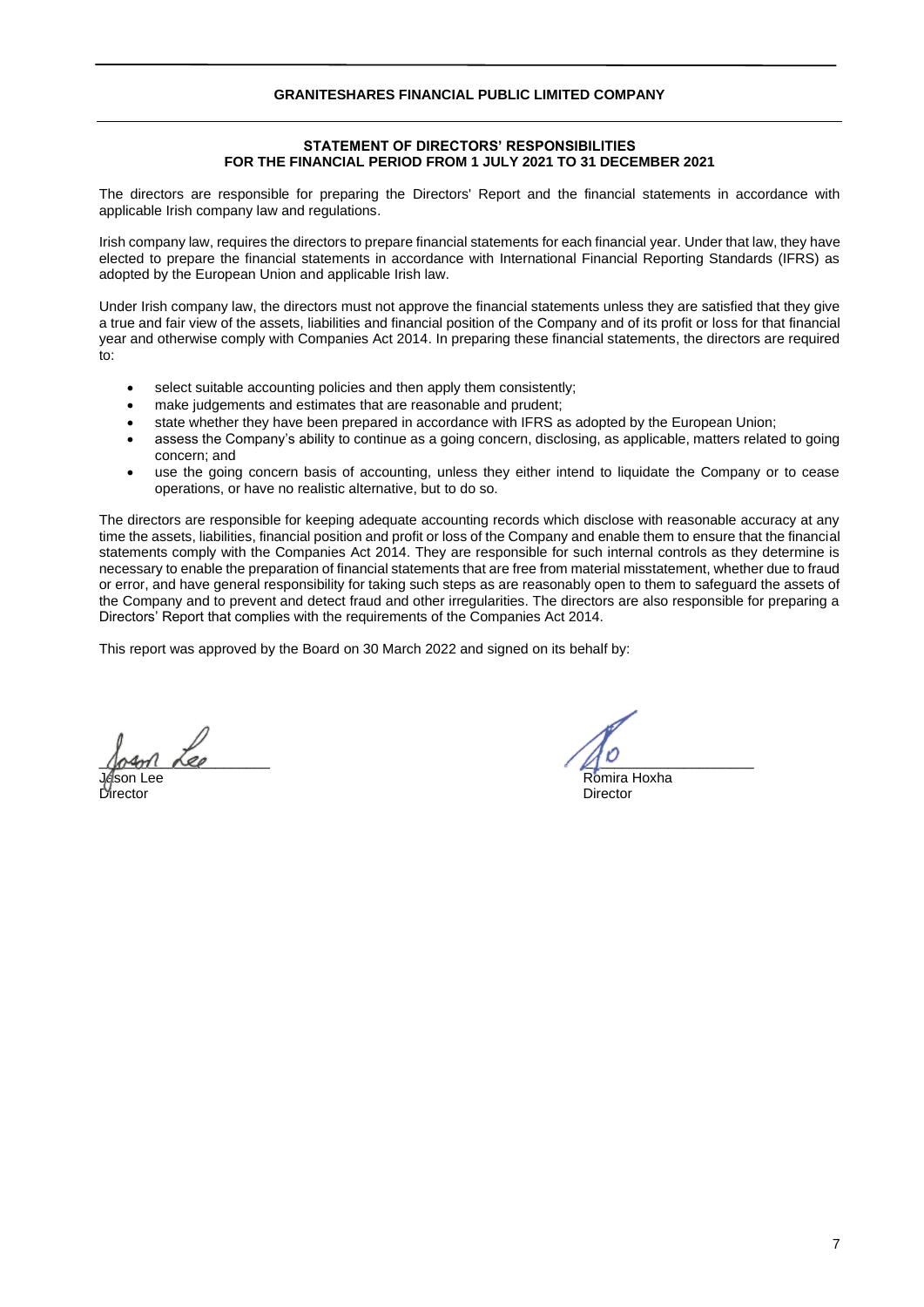|                                                                                                                                    | <b>Notes</b> | <b>Financial period ended</b><br>31 December 2021 | <b>Financial year ended</b><br>30 June 2021 |
|------------------------------------------------------------------------------------------------------------------------------------|--------------|---------------------------------------------------|---------------------------------------------|
|                                                                                                                                    |              | €                                                 | €                                           |
| Net losses on financial assets at fair value through<br>profit or loss<br>Net gains on financial liabilities at fair value through | 3            | 58,433,199                                        | (9, 147, 643)                               |
| profit or loss                                                                                                                     | 4            | (58,433,199)                                      | 9,147,643                                   |
| Net operating Income                                                                                                               |              |                                                   |                                             |
| Other income                                                                                                                       | 5            | 1,160,536                                         | 940,119                                     |
| Administration expenses                                                                                                            | 6            | (1,159,536)                                       | (939,119)                                   |
| Profit for the financial period/year before taxation                                                                               |              | 1,000                                             | 1,000                                       |
| Taxation                                                                                                                           | 7            | (250)                                             | (250)                                       |
| Profit for the financial period/year after taxation                                                                                |              | 750                                               | 750                                         |
| Other comprehensive income                                                                                                         |              |                                                   |                                             |
| Total comprehensive income for the financial                                                                                       |              |                                                   |                                             |
| period/year                                                                                                                        |              | 750                                               | 750                                         |

## **STATEMENT OF COMPREHENSIVE INCOME FOR THE FINANCIAL PERIOD FROM 1 JULY 2021 TO 31 DECEMBER 2021**

The accompanying notes on pages 12 to 29 form an integral part of these unaudited financial statements.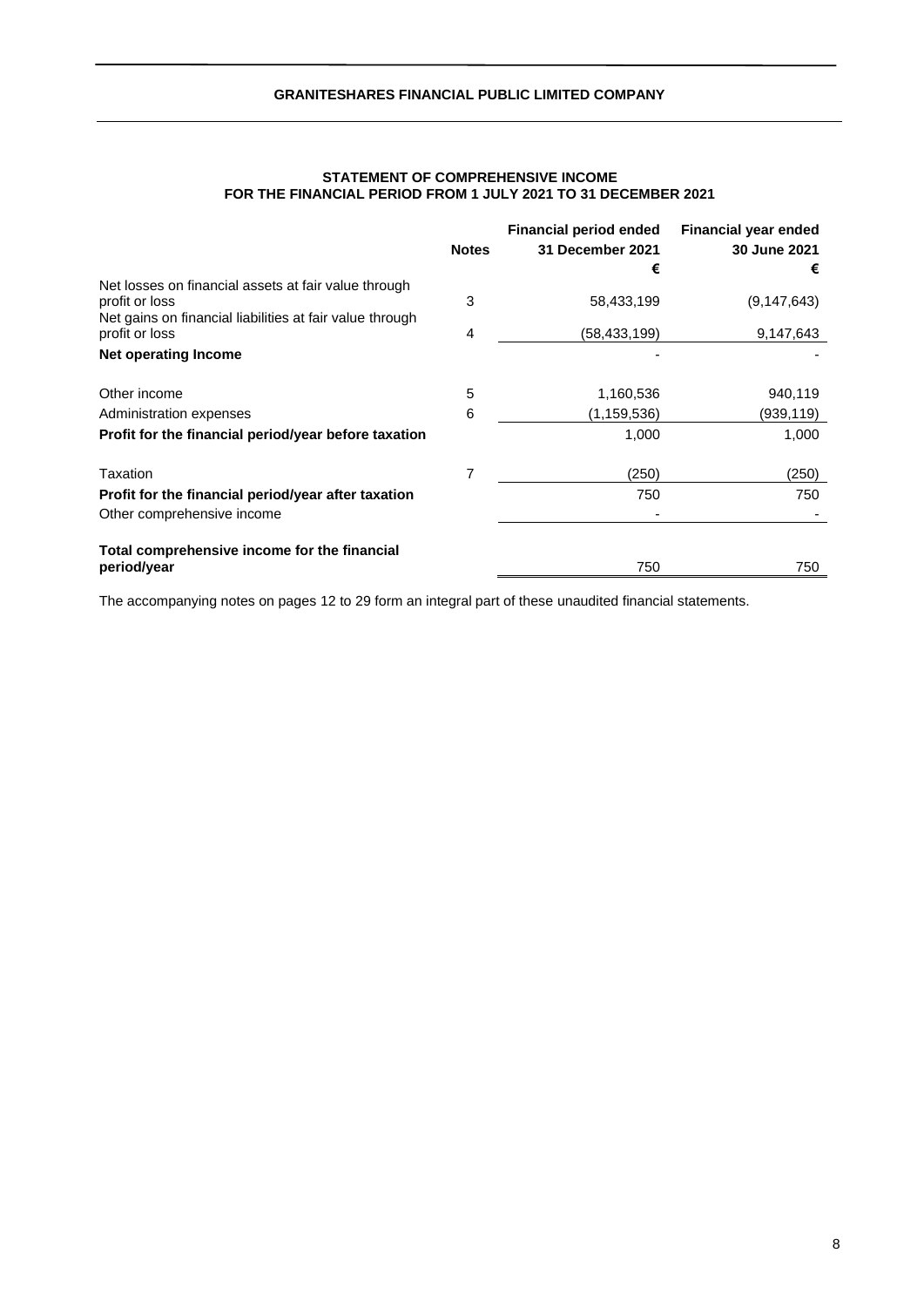## **STATEMENT OF FINANCIAL POSITION AS AT 31 DECEMBER 2021**

|                                                            |              | As at            | As at        |
|------------------------------------------------------------|--------------|------------------|--------------|
|                                                            |              | 31 December 2021 | 30 June 2021 |
|                                                            | <b>Notes</b> | €                | €            |
| <b>ASSETS</b>                                              |              |                  |              |
| Financial assets at fair value through profit or loss      | 8            | 226,639,969      | 118,667,290  |
| Other receivables                                          | 9            | 281,784          | 210,968      |
| Cash and cash equivalents                                  | 10           | 273,289          | 15,321       |
| <b>TOTAL ASSETS</b>                                        |              | 227,195,042      | 118,893,579  |
|                                                            |              |                  |              |
| <b>LIABILITIES</b>                                         |              |                  |              |
| Financial liabilities at fair value through profit or loss | 11           | 226,639,969      | 118,667,290  |
| Corporation tax payable                                    | 7            | 250              |              |
| Other payables                                             | 12           | 527,573          | 199,789      |
| <b>TOTAL LIABILITIES</b>                                   |              | 227, 167, 792    | 118,867,079  |
| <b>EQUITY</b>                                              |              |                  |              |
| Share capital                                              | 13           | 25,000           | 25,000       |
| Retained earnings                                          |              | 2,250            | 1,500        |
|                                                            |              | 27,250           | 26,500       |
|                                                            |              |                  |              |
| <b>TOTAL EQUITY AND LIABILITIES</b>                        |              | 227,195,042      | 118,893,579  |

The accompanying notes on pages 12 to 29 form an integral part of these unaudited financial statements.

The unaudited financial statements were approved and authorised for issue by the Board on 30 March 2022 and signed on its behalf by:

 $10.401$  feed

Director Director

Jeson Lee Romira Hoxha<br>Director Director Director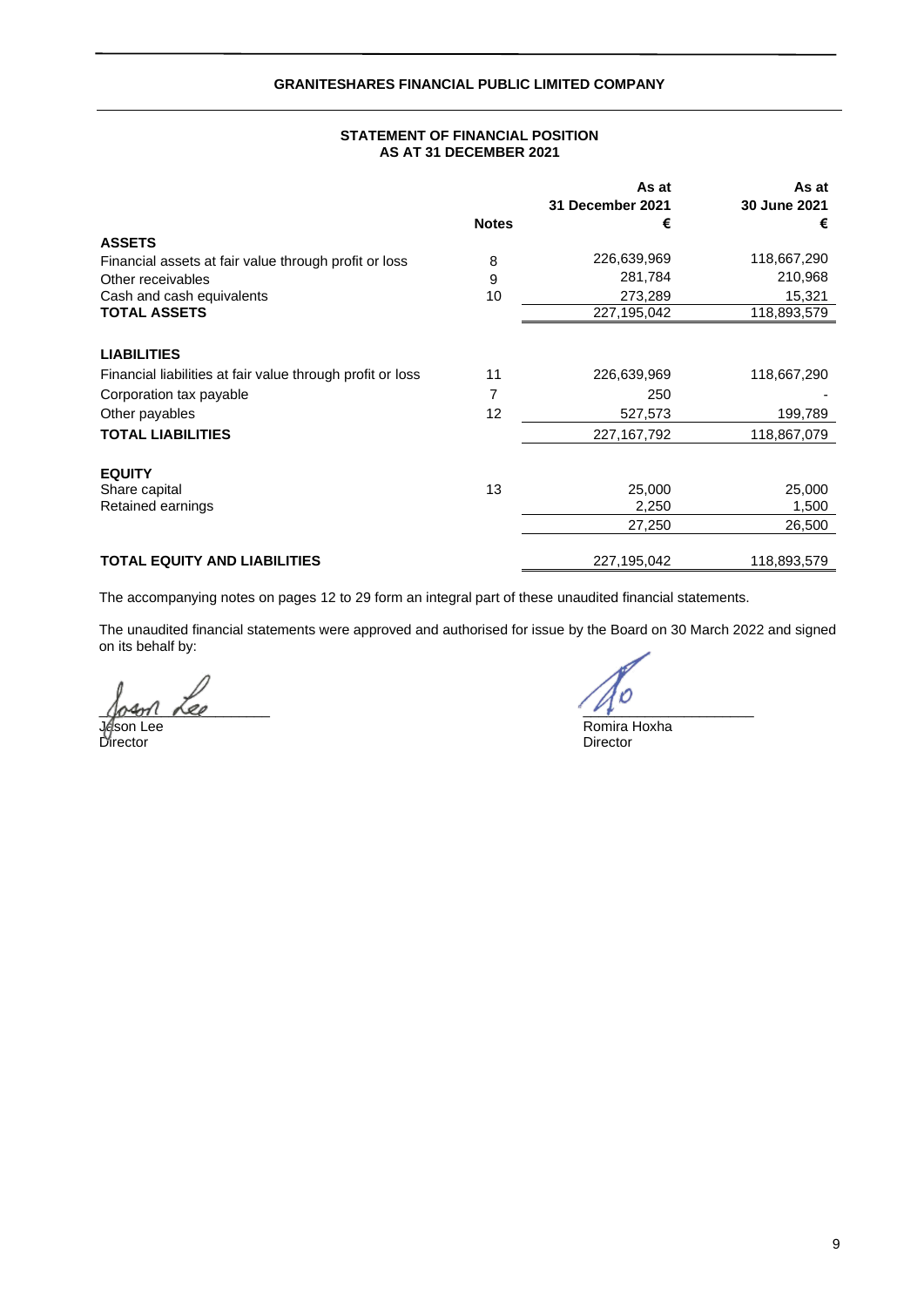## **STATEMENT OF CHANGES IN EQUITY FOR THE FINANCIAL PERIOD FROM 1 JULY 2021 TO 31 DECEMBER 2021**

# **For the financial period from 1 July 2021 to 31**

| December 2021                                     | <b>Share</b><br>Capital<br>€ | <b>Retained earnings</b><br>€ | Total<br>€ |
|---------------------------------------------------|------------------------------|-------------------------------|------------|
| As at 1 July 2021                                 | 25,000                       | 1.500                         | 26,500     |
| Total comprehensive income for the financial year |                              | 750                           | 750        |
| As at 31 December 2021                            | 25,000                       | 2,250                         | 27,250     |
| For the financial year ended 30 June 2021         | <b>Share</b><br>Capital<br>€ | <b>Retained earnings</b><br>€ | Total<br>€ |
| As at 1 July 2020                                 | 25,000                       | 750                           | 25,750     |
| Total comprehensive income for the financial year |                              | 750                           | 750        |
| As at 30 June 2021                                | 25.000                       | 1.500                         | 26,500     |

The accompanying notes on pages 12 to 29 form an integral part of these unaudited financial statements.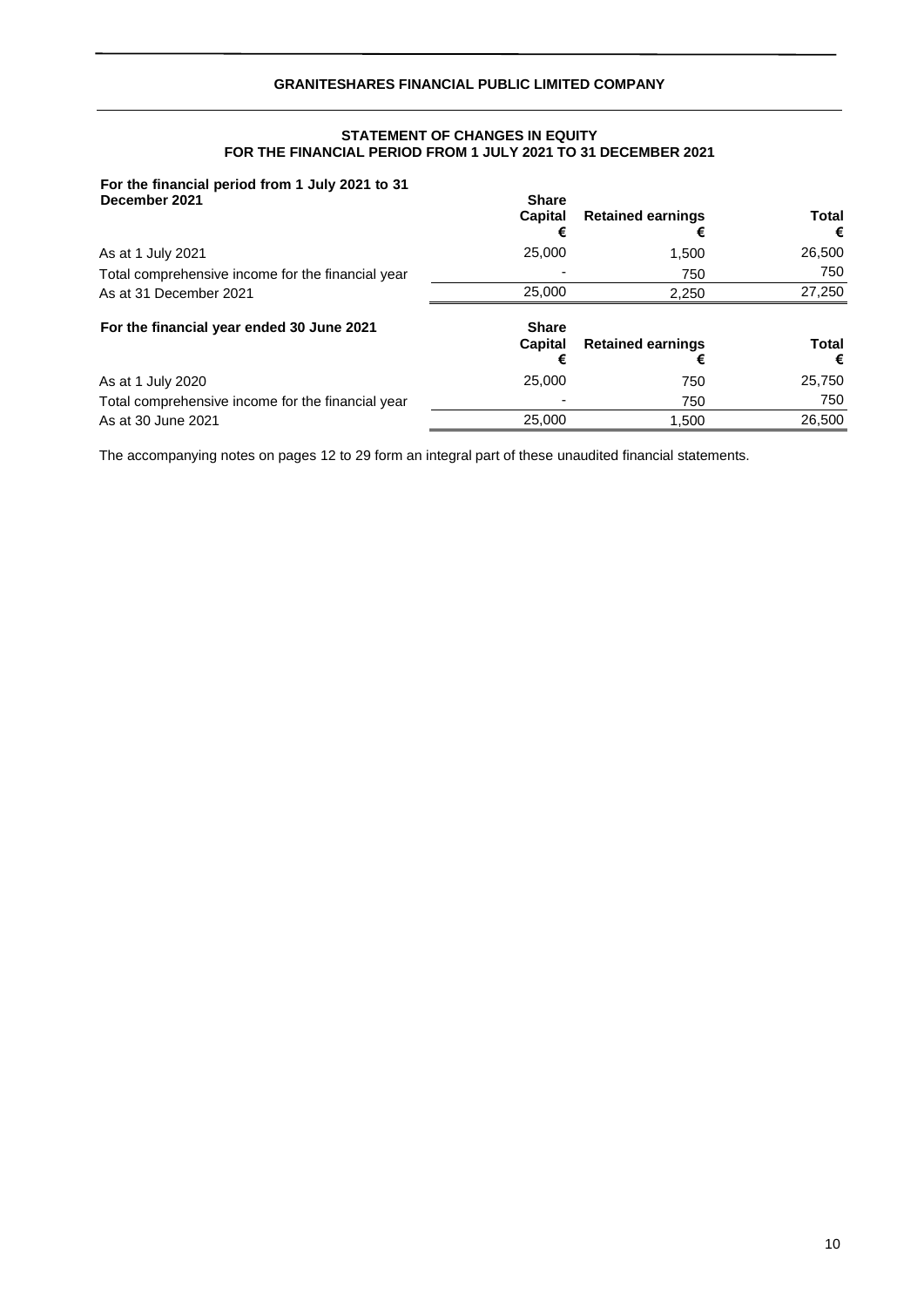## **STATEMENT OF CASH FLOWS FOR THE FINANCIAL PERIOD FROM 1 JULY 2021 TO 31 DECEMBER 2021**

|                                                                                                                                                              | <b>Notes</b> | <b>Financial period</b><br>ended<br>31 December 2021<br>€ | <b>Financial year ended</b><br>30 June 2021<br>€ |
|--------------------------------------------------------------------------------------------------------------------------------------------------------------|--------------|-----------------------------------------------------------|--------------------------------------------------|
| Cash flows from operating activities<br>Profit on ordinary activities before taxation                                                                        |              | 1,000                                                     | 1,000                                            |
| Adjustments:<br>Net losses on financial assets at fair value through profit or<br>loss<br>Net gains on financial liabilities at fair value through profit or | 3            | 58,433,199<br>(58, 433, 199)                              | (9, 147, 643)<br>9,147,643                       |
| loss<br>Movements in other receivables<br>Movements in other payables                                                                                        | 4            | (70, 816)<br>327,784<br>257,968                           | 98,934<br>(90, 363)<br>9,571                     |
| <b>Taxation paid</b>                                                                                                                                         |              |                                                           | (500)                                            |
| Net cash generated from/(used in) operating activities                                                                                                       |              | 257,968                                                   | 9,071                                            |
| Cash flows from investing activities<br>TRS purchases<br><b>TRS</b> sales<br>Net cash used in investing activities                                           |              | (161, 938, 249)<br>112,398,769<br>(49, 539, 480)          | (133,766,166)<br>8,111,244<br>(125, 654, 922)    |
| Cash flows from financing activities<br><b>Issuance of ETP Securities</b><br><b>Repayment of ETP Securities</b><br>Net cash from financing activities        | 11<br>11     | 161,938,249<br>(112, 398, 769)<br>49,539,480              | 133,766,166<br>(8, 111, 244)<br>125,654,922      |
| Net decrease in cash and cash equivalents                                                                                                                    |              | 257,968                                                   | 9,071                                            |
| Cash and cash equivalents at beginning of of the financial<br>year                                                                                           |              | 15,321                                                    | 6,250                                            |
| Cash and cash equivalents at the end of the financial<br>period/year                                                                                         | 10           | 273,289                                                   | 15,321                                           |

The accompanying notes on pages 12 to 29 form an integral part of these unaudited financial statements.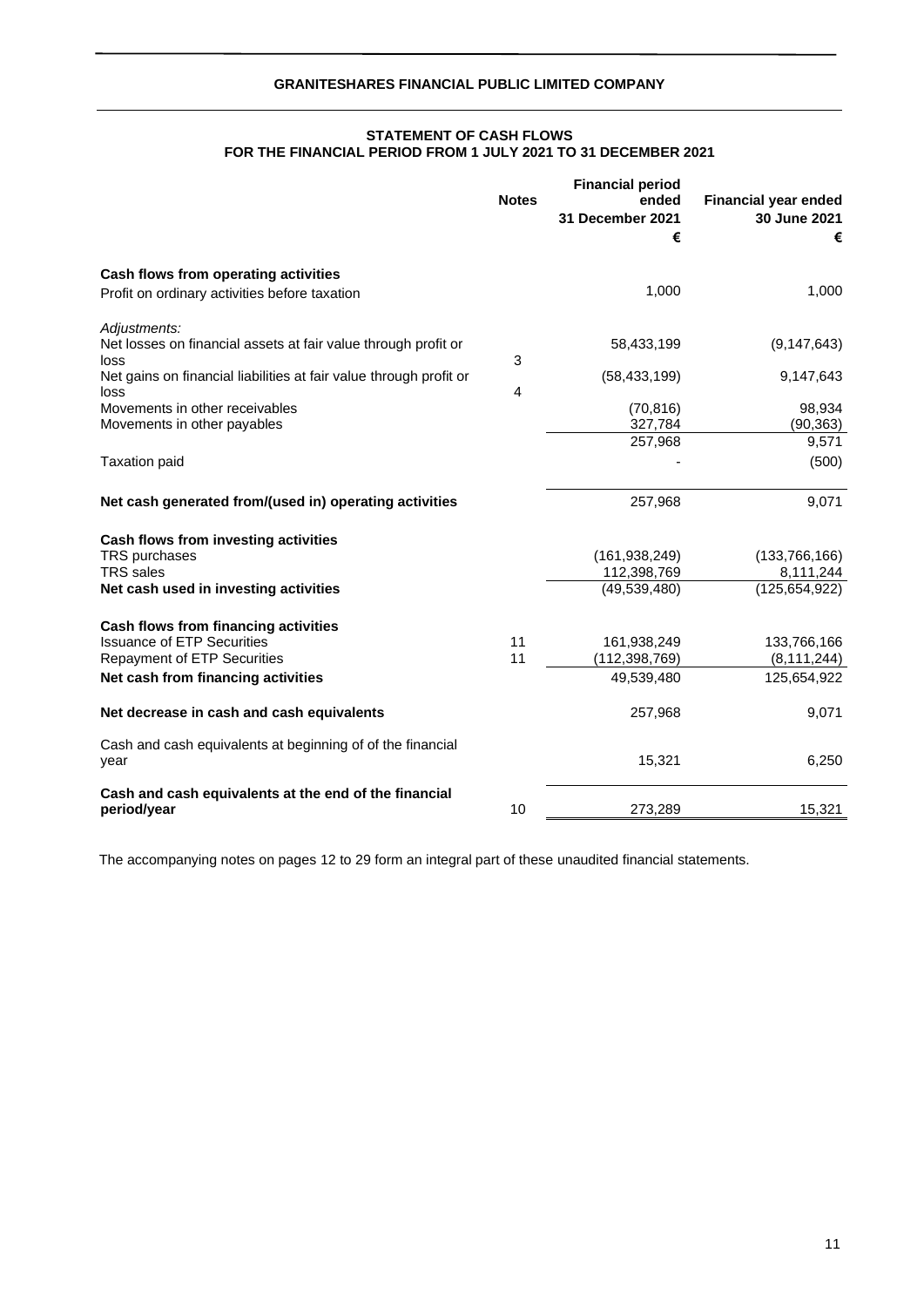## **NOTES TO THE UNAUDITED FINANCIAL STATEMENTS FOR THE FINANCIAL PERIOD FROM 1 JULY 2021 TO 31 DECEMBER 2021**

## **1. GENERAL INFORMATION**

The Company was incorporated on 17 July 2017 in accordance with the laws applicable in Ireland under registration number 608059. The Company is a public limited company and qualifies for the regime contained in Section 110 of the Irish Taxes Consolidation Act, 1997 (the "TCA, 1997"). This provides that a qualifying company will be liable to corporation tax at the rate of 25% under Case III of Schedule D of the TCA in respect of taxable profits. The Company's registered office is at 3rd Floor, Kilmore House, Park Lane, Spencer Dock, Dublin 1, D01 YE64, Ireland.

The Company has been formed for the purpose of issuing collateralised ETP Securities and entering into a fully funded Swap agreement. Commercial activity commenced in September 2019 with the ETP Securities initially listed on the London Stock Exchange for trading on the secondary market.

The Company established a Collateralised ETP Securities Programme under which the Company issues, on an ongoing basis, collateralised exchange traded products of different classes (each a "Class") linked into indices providing exposure to a range of asset classes including equities, commodities, fixed income and currencies. The ETP Securities may have long or short, leveraged or unleveraged, exposure to the daily performance of the referenced index.

The ETP Securities have been listed for trading on the London Stock Exchange and applications have been made to the other European Stock Exchanges. The Company uses the net proceeds of the issuance of the ETP Securities to enter into Total Return Swap Transactions ("TRS") to hedge its payment obligations in respect of each Class of the ETS with one or more Swap Providers once the Swap Provider has delivered eligible collateral. The TRS for each Class of ETP Securities will produce cash flows to service all of the Company's payment obligations in respect of that Class.

The Company's principal activity is the listing and issue of ETPs. The securities are issued as demand requires. The Company purchases a matching TRS from swap providers to hedge its liabilities and ensure the assets can service its liabilities. The number and terms of ETPs outstanding will match the number and terms of ETP Swap Contracts so that the obligations of the Company and the Swap Provider Match. The price of an ETP Swap Contract will equal the price of an ETP. GraniteShares Jersey Limited (the "Arranger") supplied and/or arranged for the supply of all administrative services to the Company and paid all management and administration costs of the Company, in return for which the Company pays the Arranger an arranger fee.

The Company considers the capital management and its current capital resources to be adequate to maintain the ongoing listing and issue of the ETPs.

## **2. ACCOUNTING POLICIES**

## **(a) Statement of compliance**

The unaudited financial statements have been prepared in accordance with IFRS as adopted by the European Union and those parts of Companies Act 2014 applicable to companies reporting under IFRS. The accounting policies adopted by the Company have been applied consistently. The unaudited financial statements have been prepared on a going concern basis.

## **(b) Basis of preparation**

The financial statements have been prepared on a going concern basis and under the historical cost convention except for the Company's financial assets and liabilities at fair value through profit and loss.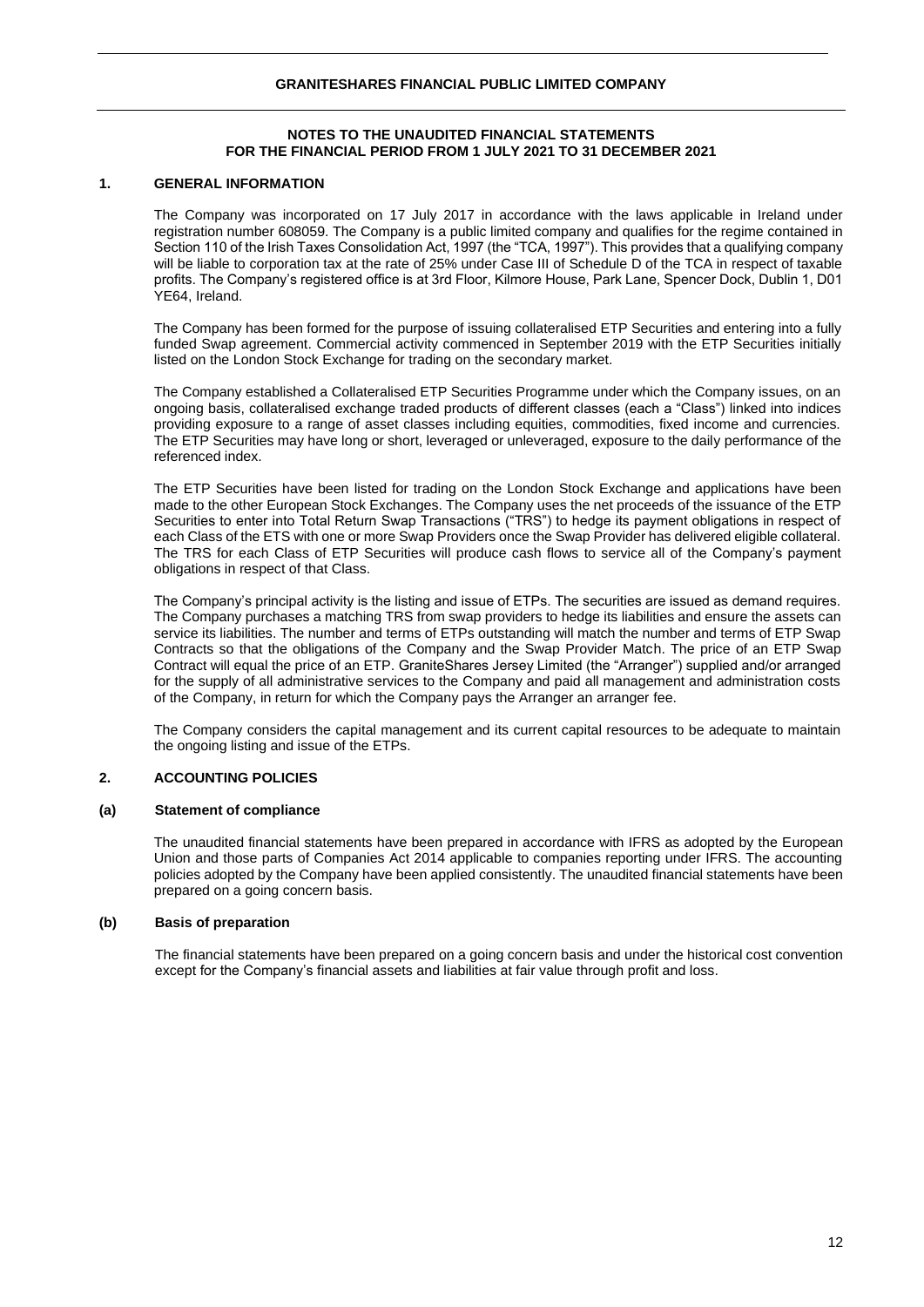## **2. ACCOUNTING POLICIES (CONTINUED)**

#### **(c) New and amended standards and interpretations**

#### **Standards, amendments, and interpretations are not yet effective and have not been adopted early by the Company**

The following standards, amendments and interpretations that are not yet effective and have not been adopted early by the Group and the Company. The directors anticipate that the adoption of those standards or interpretations will have no material impact on the financial statements of the Group and the Company.

| <b>Standard</b>                                                                     | Effective date*                                            | <b>Description</b>                                                                                                                                                                                                                                                                                                                                      |
|-------------------------------------------------------------------------------------|------------------------------------------------------------|---------------------------------------------------------------------------------------------------------------------------------------------------------------------------------------------------------------------------------------------------------------------------------------------------------------------------------------------------------|
| Classification of Liabilities as<br>Current or Non-Current -<br>Amendments to IAS 1 | 1 January 2022<br>(possibly deferred to 1<br>January 2023) | This is a narrow-scope amendment to IAS 1,<br>'Presentation of Financial Statements', to clarify that<br>liabilities are classified as either current or non-current,<br>depending on the rights that exist at the end of the<br>reporting period. This amendment also clarifies what IAS<br>1 means when it refers to the 'settlement' of a liability. |
| Annual improvements to<br>IFRS Standards 2018-2020                                  | 1 January 2022                                             | Annual improvements make minor amendments to IFRS<br>1, First-time Adoption of IFRS', IFRS 9, 'Financial<br>instruments', IAS 41, 'Agriculture' and the Illustrative<br>Examples accompanying IFRS 16, Leases                                                                                                                                           |

\*Where new requirements are endorsed the EU effective date is disclosed. For un-endorsed standards and interpretations, the IASB's effective date is noted. Where any of the upcoming requirements are applicable to the Company, it will apply them from their EU effective date.

#### **(d) Use of estimates and judgements**

The preparation of the unaudited financial statements requires the directors to make judgments, estimates and assumptions that may affect the application of accounting policies and the reported amounts of assets, liabilities, income and expenses. Actual results may differ from these estimates.

Estimates and underlying assumptions will be reviewed on an ongoing basis. Revisions to accounting estimates will be recognised in the period in which the estimates are revised and in any future periods affected.

The principal application of judgement and sources of estimation of uncertainty arise with respect to determining the business model (see note 2(f)), determining the functional currency (see note 2(e)) and financial instruments at fair value. See note 14 for further discussion on how the fair values of the assets and liabilities are determined.

#### **(e) Functional and presentation currency**

These unaudited financial statements are presented in Euro ("EUR" or "€") which is the Company's presentation currency. The Directors of the Company believe that Euro is the appropriate presentation currency as it reports to the Central Bank of Ireland in Euro.

Functional currency is the currency of the primary economic environment in which the entity operates. The ETP Securities issued by the Company and swap transactions entered into by the Company are denominated in Pound Sterling ("GBP" or "£") and US Dollars (US or "\$). The Directors of the Company believe that Pound Sterling most faithfully represents the economic effects of the underlying transactions, events and conditions.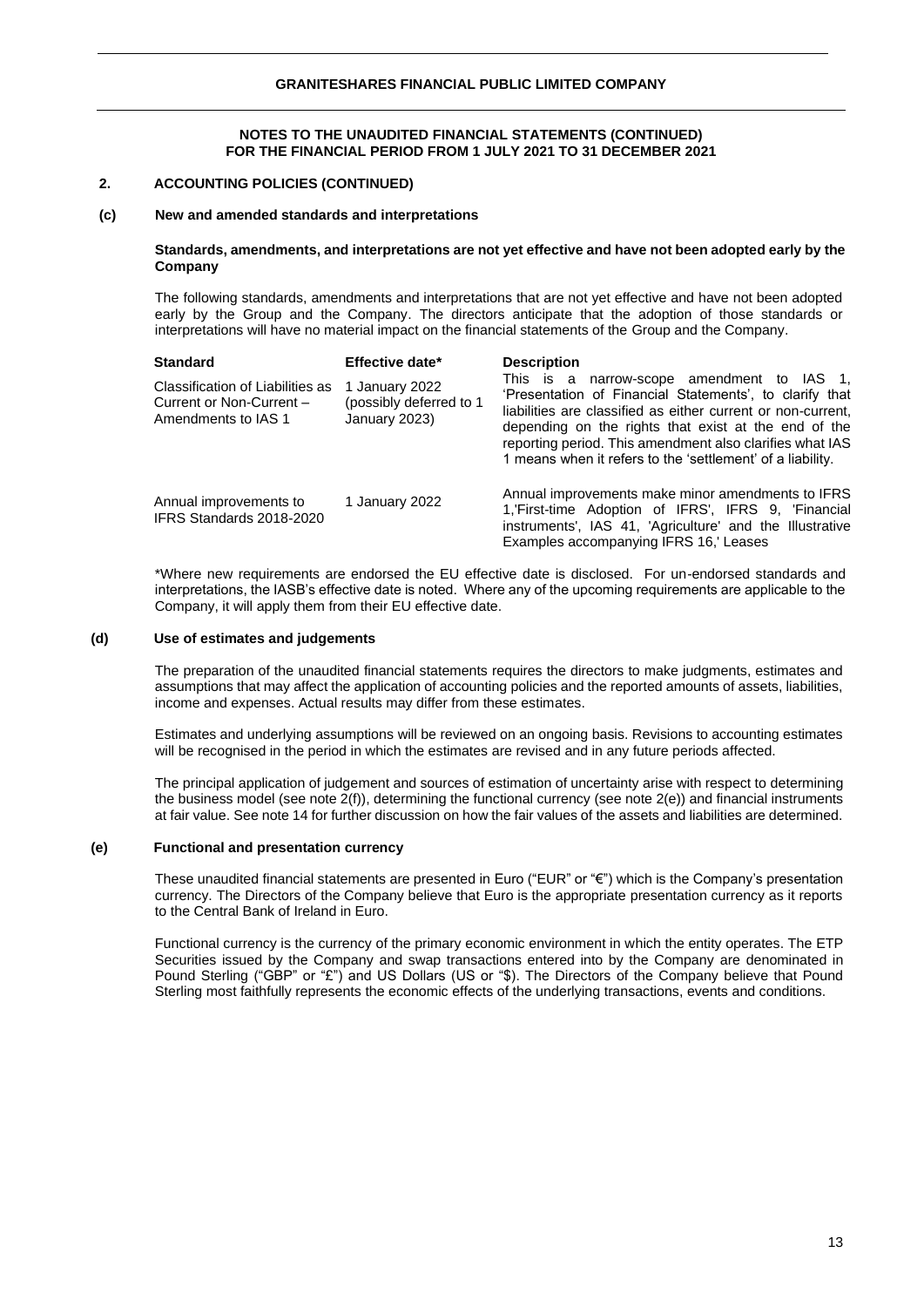## **2. ACCOUNTING POLICIES (CONTINUED)**

#### **(f) Financial instruments**

#### **Classification**

The Company has adopted the following classifications for financial instruments:

Financial assets:

- At fair value through profit or loss: TRS.
- Amortised cost: Cash and cash equivalents and other receivables.

Financial liabilities:

- At fair value through profit or loss: ETP Securities.
- Amortised cost: other payables.

The classification is determined by both:

- The Company's business model for managing the financial asset and financial liability.
- The contractual cash flow characteristics of the financial assets and financial liability.

#### **Recognition**

Purchases and sales of financial instruments are recognised using trade date accounting, the day that the Company commits to purchase or sell the asset. From this date any gains and losses arising from changes in fair value of the financial assets or financial liabilities are recorded through the Statement of Comprehensive Income.

#### **Measurement**

Financial instruments that are held within a different business model other than 'hold to collect' or 'hold to collect and sell' are categorised at fair value through profit or loss. Financial instruments are measured initially at fair value (transaction price) plus, in case of a financial asset or financial liability not at fair value through profit or loss, transaction costs that are directly attributable to the acquisition or issue of the financial asset or financial liability. Transaction costs on financial assets and financial liabilities at fair value through profit or loss are expensed immediately.

#### **Fair value estimation**

Fair value is the price that would be received to sell an asset or paid to transfer a liability in an orderly transaction between market participants at the measurement date.

The price per ETP Securities is calculated daily to reflect the daily change in the relevant index of the ETP Securities, and will take into account all applicable fees and adjustments. On the issue date of the class, the price per ETP Securities will be equal to its issue price. On any valuation date thereafter, the price per ETP is calculated according to a formula which reflects the price per ETP on the immediately preceding valuation date.

The TRSs are valued at fair value utilising predefined formula and market prices consistent with the ETP valuation process. In the absence of readily available market prices, the Swap Provider will provide the inputs for the valuation. Where possible, the Company independently calculates the fair value and verifies the Swap Providers valuation with any variation investigated. The valuation determined by the Swap counterparty may be based on assumptions of market conditions at the time of valuation, similar arm's length market transactions if available, reference to the current fair value of similar instruments and a variety of different valuation techniques such as the discounted cash flow techniques, option pricing models or any other valuation technique that provides a reliable estimate of prices obtained in actual market transactions. All TRSs are carried as assets when fair value is positive and as liabilities when fair value is negative.

#### **Transfer between levels of the fair value hierarchy**

There were no transfers between levels of the fair value hierarchy in the financial year.

#### **Offsetting financial instruments**

Financial assets and liabilities are offset and the net amount reported in the Statement of Financial Position where the Company currently has a legally enforceable right to set-off the recognised amounts and there is an intention to settle on a net basis or realise the asset and settle the liability simultaneously.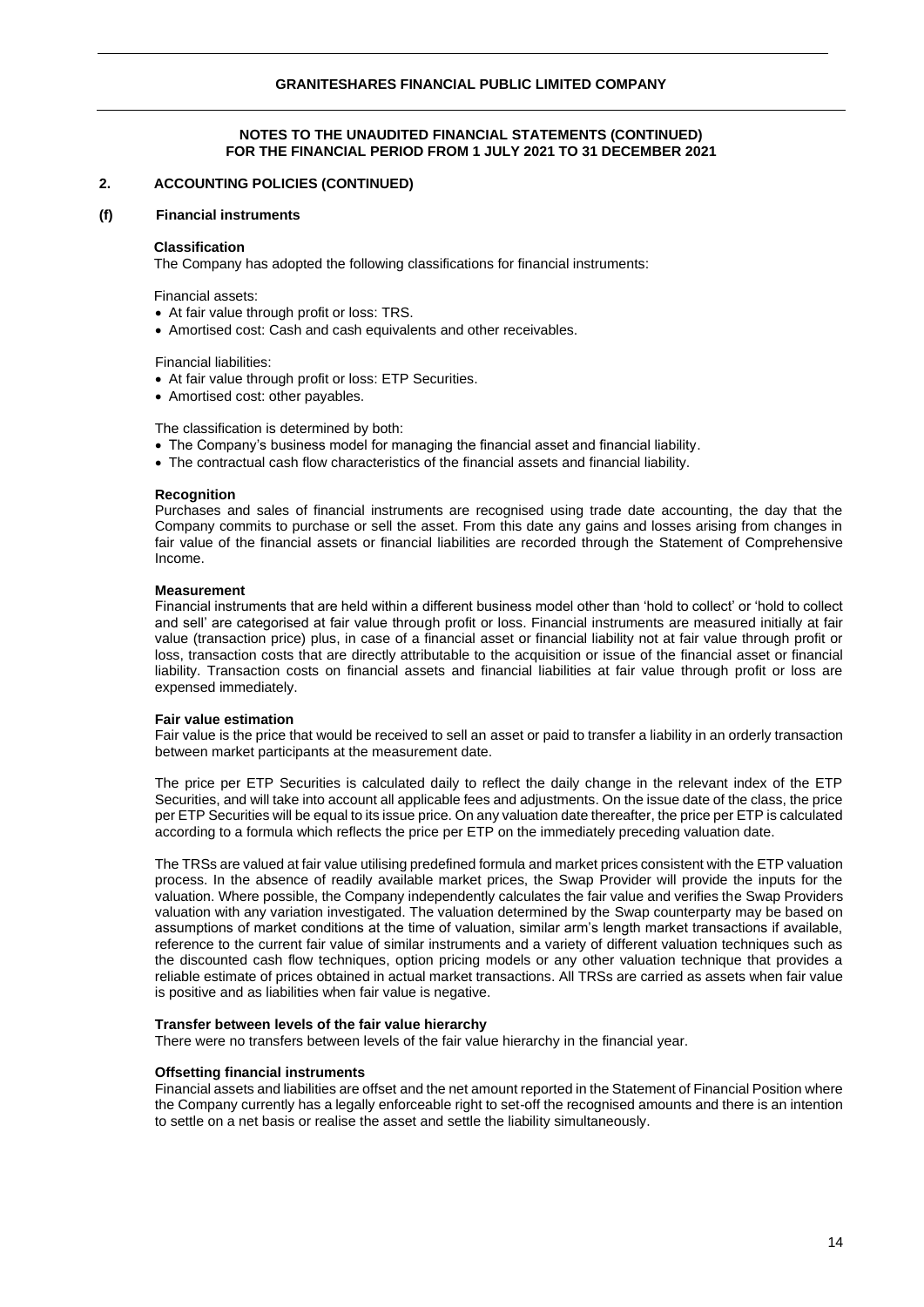## **2. ACCOUNTING POLICIES (CONTINUED)**

#### **(f) Financial instruments (continued)**

#### **Derecognition**

The Company derecognises a financial asset when the contractual rights to the cash flows from the financial asset expire, or when it transfers the financial asset in a transaction in which substantially all the risks and rewards of ownership of the financial asset are transferred or in which the Company neither transfers nor retains substantially all the risks and rewards of ownership and does not retain control of the financial asset.

Any interest in transferred financial assets that qualify for derecognition that is created or retained by the Company is recognised as a separate asset or liability in the Statement of Financial Position.

On derecognition of a financial asset, the difference between the carrying amount of the asset (or the carrying amount allocated to the portion of the asset derecognised), and the consideration received (including any new asset obtained less any new liability assumed) is recognised in the Statement of Comprehensive Income.

The Company derecognises a financial liability when its contractual obligations are discharged or cancelled or expired.

#### **Net gain/(loss) on financial instruments at fair value through profit or loss**

Realised gain/(loss) on financial assets are recorded as part of net gain/(loss) on financial assets (or liabilities) at fair value through profit or loss within the Statement of Comprehensive Income.

Unrealised gain/(loss) relates to gains and losses arising from changes in fair value of financial instruments during the financial year. Unrealised gain/(loss) on financial instruments are recognised within net gain/(loss) on financial assets (or liabilities) at fair value through profit or loss within the Statement of Comprehensive Income.

## **Expected credit losses**

Under IFRS9, the classification of financial assets is generally based on the business model in which a financial asset is managed and it's contractual cashflow characteristics. The impairment model applies to financial assets measured at amortised cost and debt investments at FVOCI, but not to investments in equity instruments.

A financial asset is measured at amortised cost if it meets both of the following conditions and is not designated as at FVTPL:

- it is held within a business model whose objective is to hold assets to collect contractual cash flows; and
- It's contractual terms give rise on specified dates to cash flows that are solely payments of principal and interest on the principal amount outstanding.

These assets are subsequently measured at amortised cost using the effective interest method. The amortised cost is reduced by impairment losses. The financial assets at amortised cost consist of cash and cash equivalents and other receivables.

Loss allowances are measured on either of the following bases:

- 12-month ECLs: these are ECLs that result from possible default events within the 12 months after the reporting date; and
- lifetime ECLs: these are ECLs that result from all possible default events over the expected life of a financial instrument.

The Company measures loss allowances at an amount equal to lifetime ECLs, except for the following, which are measured as 12-month ECLs:

- debt securities that are determined to have low credit risk at the reporting date; and
- other debt securities and bank balances for which credit risk (i.e. the risk of default occurring over the expected life of the financial instrument) has not increased significantly since initial recognition.

When determining whether the credit risk of a financial asset has increased significantly since initial recognition and when estimating ECLs, the Company considers reasonable and supportable information that is relevant and available without undue cost or effort. This includes both quantitative and qualitative information and analysis, based on the Company's historical experience and informed credit assessment and including forward-looking information.

The maximum period considered when estimating ECLs is the maximum contractual period over which the Company is exposed to credit risk.

See note 14(b) further discussion on credit risk.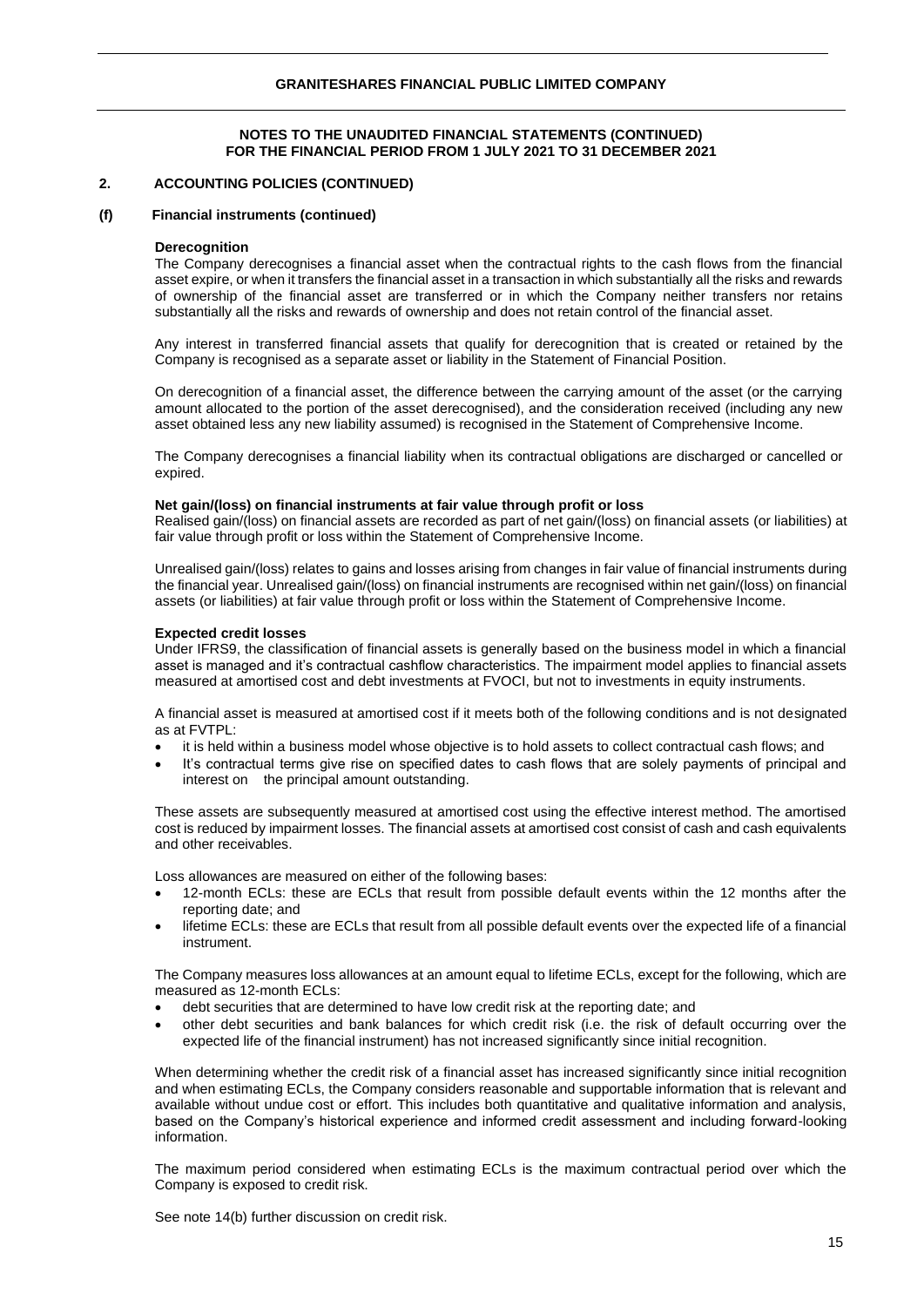## **2. ACCOUNTING POLICIES (CONTINUED)**

#### **(g) Cash and cash equivalents**

Cash and cash equivalents includes cash held with banks which is subject to insignificant risk in terms of changes of fair value with original maturities of three months or less, and are used by the Company in the management of its short-term commitments.

#### **(h) Other receivables**

Other receivables with no stated interest rate and receivable within one year are recorded at transaction price. The Company accrues arranger fees to be payable to the arranger once they are received from the swap provider.

#### **(i) Ordinary share capital presented as equity**

Ordinary shares are not redeemable and do not participate in the net income of the Company are classified as equity as per the Company's Constitution.

## **(j) Taxation**

Income tax expense comprises current and deferred tax. Income tax expense is recognised in the Statement of Comprehensive Income except to the extent that it relates to items recognised directly in equity, in which case it is recognised in equity.

Current tax is the expected tax payable on the taxable income for the financial year using the tax rates applicable to the Company's activities enacted or substantively enacted at the reporting date, and adjustments to tax payable in respect of previous periods, if any.

Deferred taxation is accounted for, without discounting, in respect of all temporary differences between the treatment of certain items for taxation and accounting purposes which have arisen but have not been reversed by the financial year end date except as otherwise required by IAS 12 'Deferred Tax'. Provision is made at the tax rates that are expected to apply in the financial year in which the temporary differences reverse. Deferred tax assets are recognised only to the extent that it is considered more likely than not that they will be recovered. A deferred tax asset is recognised only to the extent that it is probable that future taxable profits will be available against which the asset can be utilised. Deferred tax assets are reviewed at each reporting date and are reduced to the extent that it is no longer probable that the related tax benefit will be realised.

## **(k) Other income and administration expenses**

The Company is entitled to receive a management fee which is calculated and paid by the Swap Provider by reference to a management fee rate under the specified terms of each relevant TRS by charging the applicable fee rate on the daily market value of each security.

The Company receives income from the Arranger to cover any expenses that are incurred. This is classified as 'other income' in the Statement of Comprehensive Income.

The Company pays an arranger fee to the Arranger which is calculated based on the amount of fees received from the Swap Provider. The arranger fees are accrued on a daily basis and are recorded in the Statement of Comprehensive income.

Creation and Redemption fees are charged to the Company by the Paying Agent. The Company then charges these to the Authorised Participants. They are charged on a per transaction basis.

Administration expenses include amounts accrued for expenses such as administration and management incurred at the financial year end.

## **(l) Foreign currency transaction**

Transactions in foreign currencies are translated to the functional currency of the Company at exchange rates at the dates of the transactions. Monetary assets and liabilities denominated in foreign currencies at the reporting date are retranslated to the functional currency at the exchange rate at that date. Non-monetary assets and liabilities denominated in foreign currencies that are measured at fair value are retranslated to the functional currency at the exchange rate at the date that the fair value was determined. Foreign currency differences arising on retranslation are recognised in the Statement of Comprehensive Income.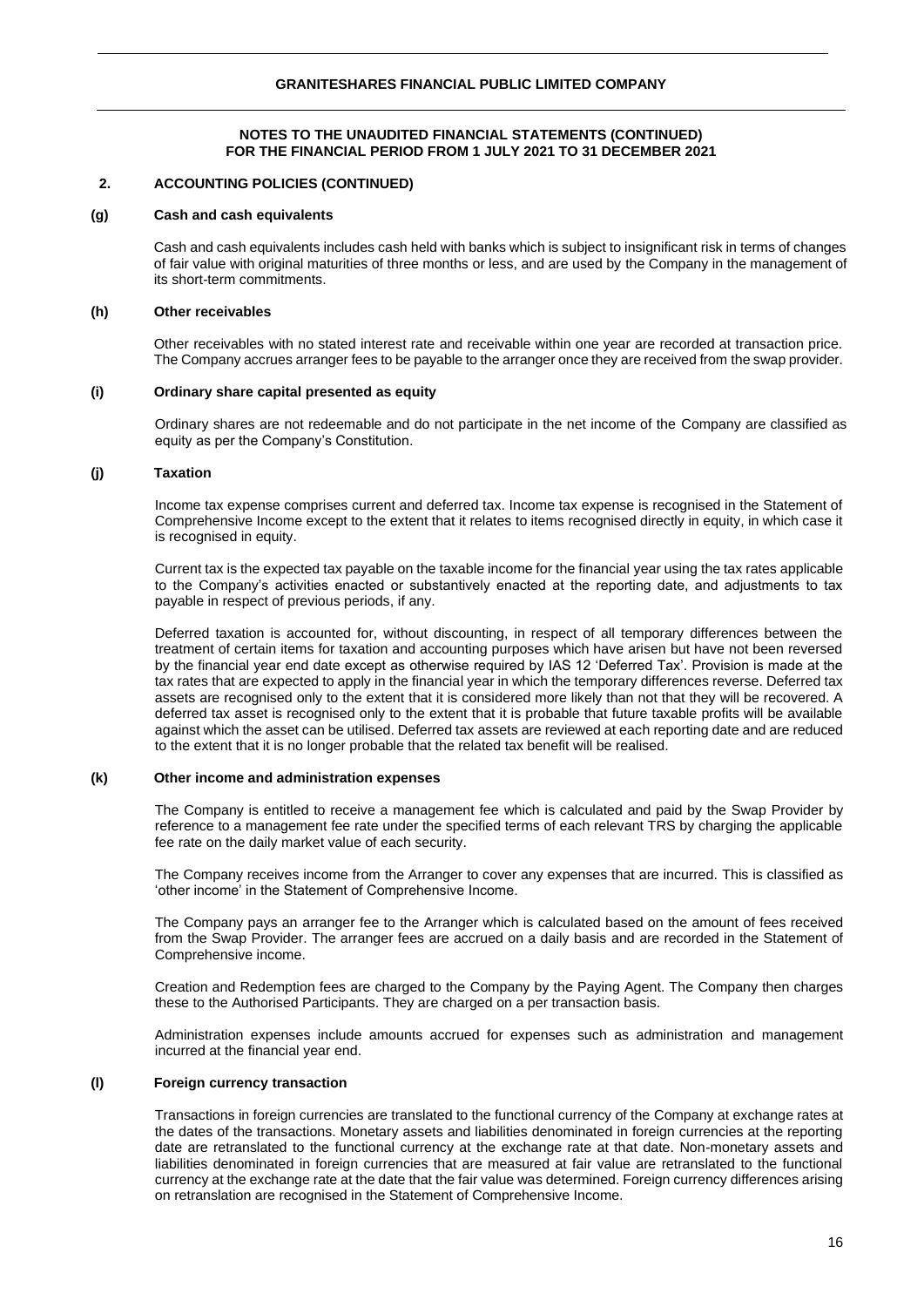| <b>NET LOSSES ON FINANCIAL ASSETS AT FAIR</b> | <b>Financial period ended</b>                                                                                                                    | Financial year ended  |
|-----------------------------------------------|--------------------------------------------------------------------------------------------------------------------------------------------------|-----------------------|
|                                               |                                                                                                                                                  | 30 June 2021          |
|                                               |                                                                                                                                                  | €                     |
| value through profit or loss                  | (3, 147, 177)                                                                                                                                    | 5,734,031             |
| through profit or loss                        | 61,580,376                                                                                                                                       | (14, 881, 674)        |
|                                               | 58,433,199                                                                                                                                       | (9, 147, 643)         |
|                                               | <b>VALUE THROUGH PROFIT OR LOSS</b><br>Unrealised gain/(losses) on financial assets at fair<br>Realised losses on financial assets at fair value | 31 December 2021<br>€ |

Net losses on financial assets at fair value through profit or loss arises from changes in fair value on ETPs listed on the London Stock Exchange.

| 4. | <b>NET GAINS ON FINANCIAL LIABILITIES</b><br>AT FAIR VALUE THROUGH PROFIT OR LOSS                                                                   | <b>Financial period ended</b><br>31 December 2021<br>€ | <b>Financial year ended</b><br>30 June 2021<br>€ |
|----|-----------------------------------------------------------------------------------------------------------------------------------------------------|--------------------------------------------------------|--------------------------------------------------|
|    | Unrealised (losses)/gains on financial liabilities at fair<br>value through profit or loss<br>Realised gains on financial liabilities at fair value | 3,147,177                                              | (5,734,031)                                      |
|    | through profit or loss                                                                                                                              | (61,580,376)                                           | 14,881,674                                       |
|    |                                                                                                                                                     | (58, 433, 199)                                         | 9.147.643                                        |

| 5. | <b>OTHER INCOME</b>    | <b>Financial period ended</b><br>31 December 2021 | <b>Financial year ended</b><br>30 June 2021<br>€ |
|----|------------------------|---------------------------------------------------|--------------------------------------------------|
|    | Issuer profit          | 1.000                                             | 1.000                                            |
|    | Management fees income | 953.861                                           | 477.901                                          |
|    | Other income           | 205.675                                           | 461.218                                          |
|    |                        | 1,160,536                                         | 940.119                                          |

| 6. | <b>ADMINISTRATION EXPENSES</b>                                 | <b>Financial period ended</b><br>31 December 2021<br>€ | <b>Financial year ended</b><br>30 June 2021<br>€ |
|----|----------------------------------------------------------------|--------------------------------------------------------|--------------------------------------------------|
|    | Corporate service fees                                         | (12, 179)                                              | (12, 179)                                        |
|    | Audit and tax fees                                             | (60, 508)                                              | (72, 344)                                        |
|    | Arranger fees                                                  | (953,861)                                              | (477,901)                                        |
|    | Other expenses                                                 | (132,988)                                              | (376,695)                                        |
|    |                                                                | (1,159,536)                                            | (939,119)                                        |
|    | Auditors remuneration for the financial year is as<br>follows: | <b>Financial period ended</b><br>31 December 2021<br>€ | <b>Financial year ended</b><br>30 June 2021<br>€ |
|    | Audit fees                                                     | (60, 508)                                              | (68, 346)                                        |
|    | Tax compliance                                                 | (3.998)                                                | (3,998)                                          |
|    |                                                                | (64.506)                                               | (72,344)                                         |

The Company has no employees and services required are contracted from third parties. TMF Administration Services Limited allocated approximately EUR 1,000 (2020: EUR 1,000) from the corporate service fee received as consideration for the making available of individuals to act as directors of the Company.

# **7. CORPORATION TAX Financial period ended Financial year ended**

|                                                                                                                               | 31 December 2021<br>€ | 30 June 2021<br>€ |
|-------------------------------------------------------------------------------------------------------------------------------|-----------------------|-------------------|
| Corporation tax based on profit for the financial year                                                                        | 250                   | 250               |
| Profit on ordinary activities before taxation                                                                                 | 1,000                 | 1,000             |
| Profit on ordinary activities multiplied by the standard<br>rate of 12.5%<br>Effect of higher tax rate (25%) applicable under | (125)                 | (125)             |
| Section 110 TCA, 1997                                                                                                         | (125)                 | (125)             |
| Current tax charge for the financial year                                                                                     | (250)                 | (250)             |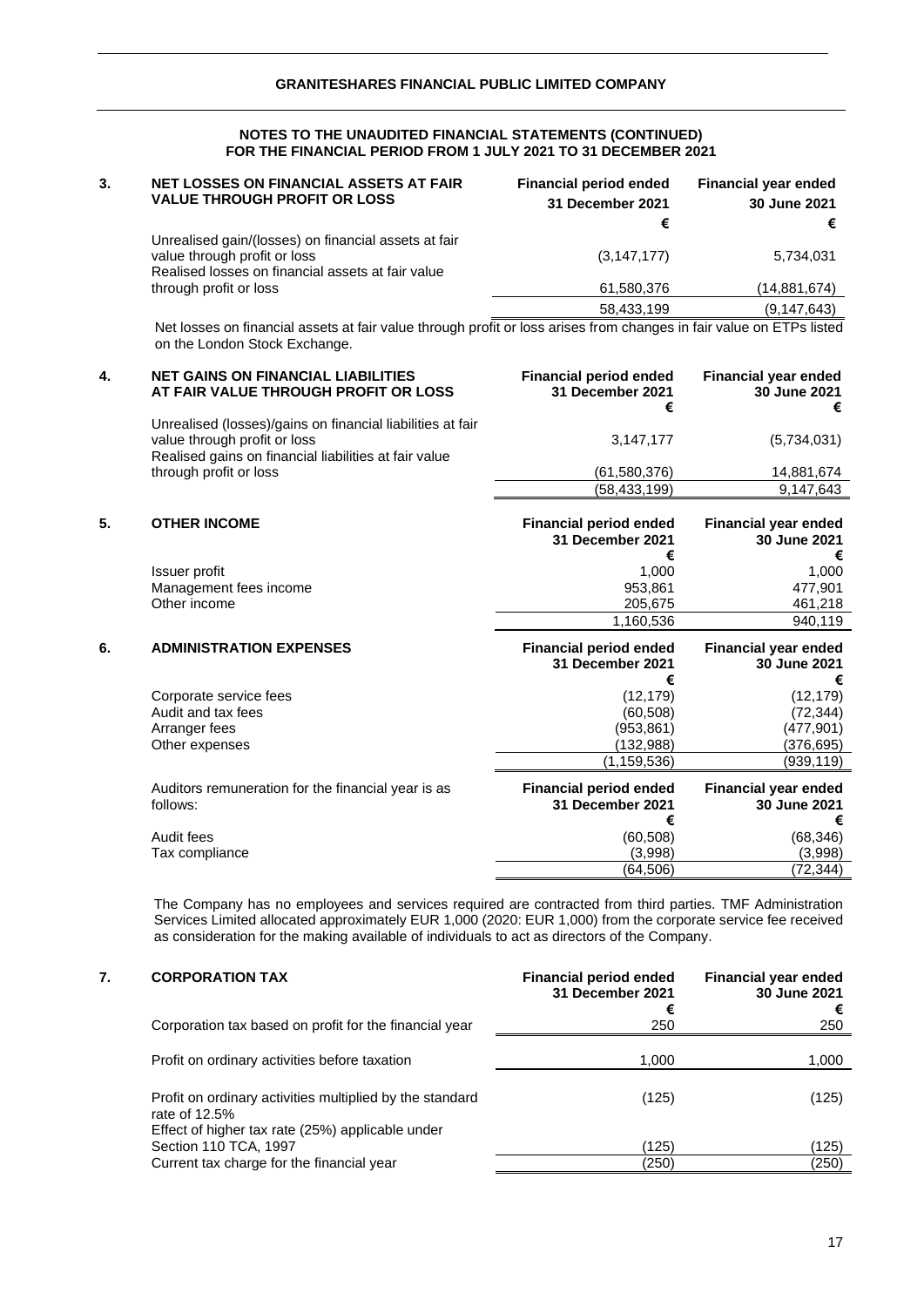# **7. CORPORATION TAX (CONTINUED)**

|                                    | As at            | As at        |
|------------------------------------|------------------|--------------|
|                                    | 31 December 2021 | 30 June 2021 |
|                                    |                  | €            |
| Beginning corporation tax payable  | 250              |              |
| Additional corporation tax charged | 250              | 250          |
| Corporation tax paid               | (500)            |              |
| Ending corporation tax payable     |                  | 250          |

The Company is a qualifying company within the meaning of Section 110 of the TCA, 1997. As such, the profits are chargeable to corporation tax under Case III of Schedule D of the TCA at a rate of 25%, but are computed in accordance with the provisions applicable to Case I of Schedule D of the TCA. There was no deferred tax during the financial period (2020: nil).

| 8.  | <b>FINANCIAL ASSETS AT FAIR VALUE</b><br><b>THROUGH PROFIT OR LOSS</b>      | As at<br>31 December 2021       | As at<br>30 June 2021           |
|-----|-----------------------------------------------------------------------------|---------------------------------|---------------------------------|
|     |                                                                             | €                               | €                               |
|     | Fair value of TRS                                                           | 226,639,969                     | 118,667,290                     |
| 9.  | <b>OTHER RECEIVABLES</b>                                                    | As at<br>31 December 2021       | As at<br>30 June 2021           |
|     | Issuer profit receivable<br>Share capital receivable<br>Other receivables   | €<br>3,000<br>18,750<br>260,034 | €<br>2,000<br>18,750<br>190,218 |
|     |                                                                             | 281,784                         | 210,968                         |
| 10. | <b>CASH AND CASH EQUIVALENTS</b>                                            | As at<br>31 December 2021       | As at<br>30 June 2021           |
|     | Cash and cash equivalents                                                   | €<br>273,289                    | €<br>15,321                     |
| 11. | <b>FINANCIAL LIABILITIES AT FAIR VALUE</b><br><b>THROUGH PROFIT OR LOSS</b> | As at<br>31 December 2021       | As at<br>30 June 2021           |
|     | 1 July 2020                                                                 | €<br>118,667,290                | €<br>2,160,011                  |
|     | Cash flows:<br>Proceeds<br>Repayment                                        | 161,938,249<br>(112, 398, 769)  | 133,766,166<br>(8, 111, 244)    |
|     | Non-cash:<br>Fair value movement                                            | 58,433,199                      | (9, 147, 643)                   |
|     | Fair value of ETP Securities                                                | 226,639,969                     | 118,667,290                     |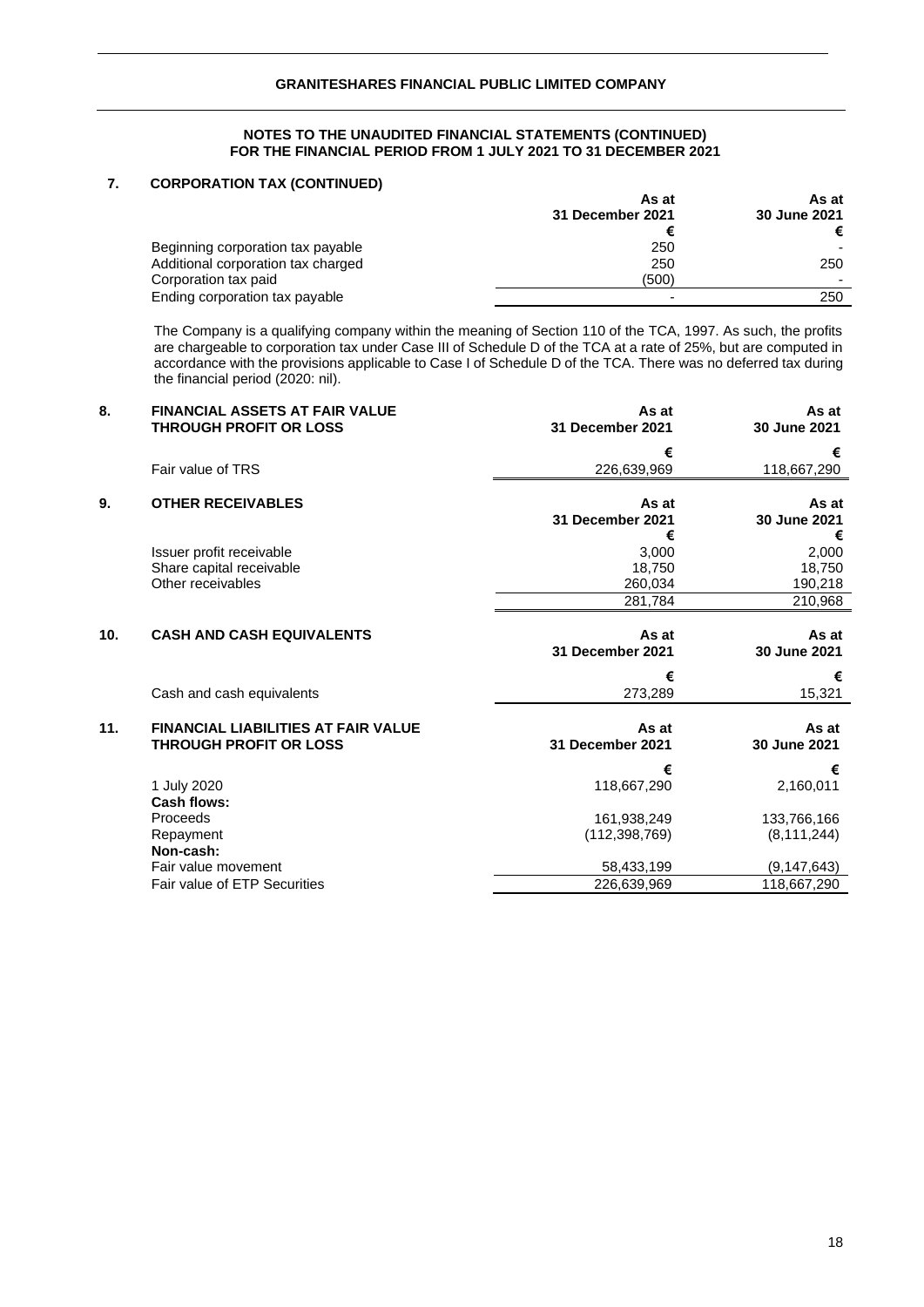# **11. FINANCIAL LIABILITIES AT FAIR VALUE THROUGH PROFIT OR LOSS (CONTINUED)**

As at 31 December 2021, the following are the ETP Securities in issue which are listed on the London Stock Exchange: **BBG** 

|                                            |              | <b>Ticker</b> |                          |
|--------------------------------------------|--------------|---------------|--------------------------|
| <b>Security Name</b>                       | <b>ISIN</b>  | main          | Launch date              |
|                                            |              | listing       |                          |
| GraniteShares 3x Leveraged Alphabet ETP    | XS2193968307 | 3LAL          | 29/06/2020               |
| GraniteShares - 3x Short Alphabet ETP      | XS2193968729 | 3SAL          | 29/06/2020               |
| GraniteShares 3x Leveraged Amazon ETP      | XS2193969537 | 3LZN          | 29/06/2020               |
| GraniteShares -3x Short Amazon ETP         | XS2193969701 | 3SZN          | 29/06/2020               |
| GraniteShares 3x Leveraged Apple ETP       | XS2193969883 | 3LAP          | 29/06/2020               |
| GraniteShares -3x Short Apple ETP          | XS2193970030 | 3SAP          | 29/06/2020               |
| GraniteShares 3x Leveraged Facebook ETP    | XS2193971350 | 3LFB          | 29/06/2020               |
| GraniteShares -3x Short Facebook ETP       | XS2193971517 | 3SFB          | 29/06/2020               |
| GraniteShares 3x Leveraged Microsoft ETP   | XS2193970204 | 3LMS          | 29/06/2020               |
| Granite Shares - 3x Short Microsoft ETP    | XS2193970386 | 3SMS          | 29/06/2020               |
| GraniteShares 3x Leveraged Netflix ETP     | XS2193970543 | 3LNF          | 29/06/2020               |
| GraniteShares -3x Short Netflix ETP        | XS2193970899 | 3SNF          | 29/06/2020               |
| GraniteShares 3x Leveraged NVDIA ETP       | XS2193971947 | 3LNV          | 29/06/2020               |
| GraniteShares -3x Short NVDIA ETP          | XS2193972168 | 3SNV          | 29/06/2020               |
| GraniteShares 3x Leveraged Tesla ETP       | XS2193972598 | 3LTS          | 29/06/2020               |
| GraniteShares -3x Short Tesla ETP          | XS2193972671 | 3STS          | 29/06/2020               |
| GraniteShares 3x Leveraged UBER ETP        | XS2193972838 | 3LUB          | 29/06/2020               |
| GraniteShares -3x Short UBER ETP           |              | 3SUB          | 29/06/2020               |
|                                            | XS2193973059 | 3LNI          |                          |
| GraniteShares 3x Leveraged NIO ETP         | XS2193973133 |               | 04/03/2021               |
| GraniteShares -3x Short NIO ETP            | XS2193973216 | 3SNI          | 04/03/2021               |
| GraniteShares 3x Leveraged Vodafone ETP    | XS2009195566 | 3LVO          | 13/09/2019               |
| GraniteShares -3x Short Vodafone ETP       | XS2009195640 | 3SVO          | 29/08/2019<br>04/11/2019 |
| GraniteShares 3x Leveraged Glencore ETP    | XS2066789251 | 3LGL          |                          |
| GraniteShares -3x Short Glencore ETP       | XS2066789335 | 3SGL          | 04/11/2019               |
| GraniteShares 3x Leveraged Lloyds TSB ETP  | XS2066792982 | 3LLL          | 04/11/2019               |
| GraniteShares -3x Short Lloyds TSB ETP     | XS2066793014 | 3SLL          | 04/11/2019               |
| Granite Shares 3x Leveraged BP ETP         | XS2066792396 | 3LBP          | 04/11/2019               |
| GraniteShares -3x Short BP ETP             | XS2066792636 | 3SBP          | 04/11/2019               |
| GraniteShares 3x Leveraged AstraZeneca ETP | XS2066793287 | 3LAZ          | 04/11/2019               |
| GraniteShares -3x Short AstraZeneca ETP    | XS2066793444 | 3SAZ          | 04/11/2019               |
| GraniteShares 3x Leveraged Diagio ETP      | XS2066793790 | 3LDO          | 04/11/2019               |
| GraniteShares -3x Short Diagio ETP         | XS2066793873 | 3SDO          | 04/11/2019               |
| GraniteShares 3x Leveraged BAE ETP         | XS2066799995 | 3LBA          | 04/11/2019               |
| GraniteShares -3x Short BAE ETP            | XS2066849337 | 3SBA          | 04/11/2019               |
| GraniteShares 3x Leveraged RIO ETP         | XS2066849501 | 3LRI          | 04/11/2019               |
| GraniteShares -3x Short RIO ETP            | XS2066849766 | 3SRI          | 04/11/2019               |
| GraniteShares 3x Leveraged Barclays ETP    | XS2066849923 | 3LBC          | 04/11/2019               |
| GraniteShares -3x Short Barclays ETP       | XS2066850004 | 3SBC          | 04/11/2019               |
| GraniteShares 3x Leveraged Royal Dutch ETP | XS2066850343 | 3LRD          | 04/11/2019               |
| GraniteShares - 3x Short Royal Dutch ETP   | XS2066850699 | 3SRD          | 04/11/2019               |
| GraniteShares 3x Leveraged Rolls Royce ETP | XS2066850772 | 3LRR          | 04/11/2019               |
| GraniteShares -3x Short Rolls Royce ETP    | XS2305052255 | 3SRR          | 04/11/2019               |
| GraniteShares 1x Leveraged FAANG ETP       | XS2305050556 | <b>FANG</b>   | 04/03/2021               |
| GraniteShares 3x Leveraged FAANG ETP       | XS2305050804 | 3FNG          | 04/03/2021               |
| GraniteShares -1x Short FAANG ETP          | XS2305051109 | <b>SFNG</b>   | 04/03/2021               |
| GraniteShares -3x Short FAANG ETP          | XS2305051018 | 3SFG          | 04/03/2021               |
| GraniteShares 1x Leveraged GAFAM ETP       | XS2305050630 | <b>GFAM</b>   | 04/03/2021               |
| GraniteShares 3x Leveraged GAFAM ETP       | XS2305051281 | 3GFM          | 04/03/2021               |
| GraniteShares -1x Short GAFAM ETP          | XS2305051521 | <b>SGFM</b>   | 04/03/2021               |
| GraniteShares -3x Short GAFAM ETP          | XS2305051448 | 3SGF          | 04/03/2021               |
| GraniteShares 1x Leveraged FATANG ETP      | XS2305050713 | <b>FTNG</b>   | 04/03/2021               |
| GraniteShares 3x Leveraged FATANG ETP      | XS2305051877 | 3FTG          | 04/03/2021               |
| GraniteShares -1x Short FATANG ETP         | XS2305052172 | <b>SFTG</b>   | 04/03/2021               |
| GraniteShares -3x Short FATANG ETP         | XS2305051950 | 3SFT          | 04/03/2021               |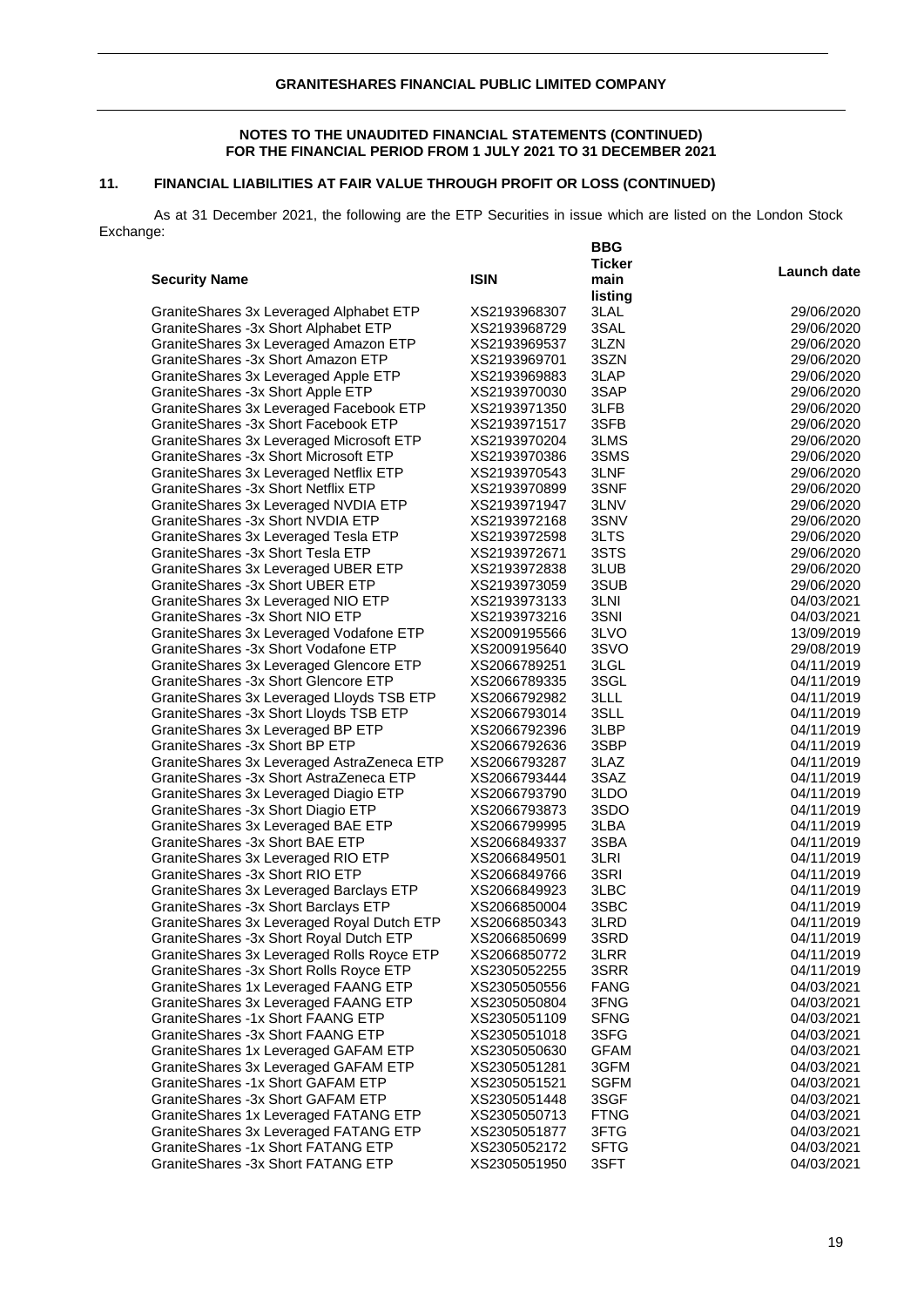**BBG** 

## **11. FINANCIAL LIABILITIES AT FAIR VALUE THROUGH PROFIT OR LOSS (CONTINUED)**

|                                                  |              | טםם           |            |
|--------------------------------------------------|--------------|---------------|------------|
|                                                  |              | <b>Ticker</b> | Launch     |
| <b>Security Name</b>                             | <b>ISIN</b>  | main          | date       |
|                                                  |              | listing       |            |
| GraniteShares 3x Leveraged Palantir ETP          | XS2377111906 | 3LPA          | 25/08/2022 |
| GraniteShares -3x Short Palantir ETP             | XS2377112037 | 3SPA          | 25/08/2022 |
| GraniteShares 3x Leveraged AMD ETP               | XS2377112110 | 3LAM          | 25/08/2022 |
| GraniteShares -3x Short AMD ETP                  | XS2377112201 | 3SAM          | 25/08/2022 |
| GraniteShares 3x Leveraged Moderna ETP           | XS2377112466 | 3LMO          | 25/08/2022 |
| GraniteShares -3x Short Moderna ETP              | XS2377112540 | 3SMO          | 25/08/2022 |
| GraniteShares 3x Leveraged Airbus ETP            | XS2376933375 | 3LAR          | 25/08/2022 |
| GraniteShares -3x Short Airbus ETP               | XS2376937442 | 3SAR          | 25/08/2022 |
| GraniteShares 3x Leveraged AXA ETP               | XS2376944224 | 3LAX          | 25/08/2022 |
| GraniteShares -3x Short AXA ETP                  | XS2376951781 | 3SAX          | 25/08/2022 |
| Granite Shares 3x Leveraged BNP Paribas ETP      | XS2376951948 | 3LBN          | 25/08/2022 |
| Granite Shares - 3x Short BNP Paribas ETP        | XS2376952243 | 3SBN          | 25/08/2022 |
| GraniteShares 3x Leveraged Danone ETP            | XS2376974304 | 3LDA          | 25/08/2022 |
| GraniteShares -3x Short Danone ETP               | XS2376974486 | 3SDA          | 25/08/2022 |
| GraniteShares 3x Leveraged L'Oreal ETP           | XS2376974726 | 3LOR          | 25/08/2022 |
| GraniteShares -3x Short L'Oreal ETP              | XS2376974999 | 3SOR          | 25/08/2022 |
| GraniteShares 3x Leveraged LVMH ETP              | XS2376975020 | 3LLV          | 25/08/2022 |
| GraniteShares -3x Short LVMH ETP                 | XS2376975376 | 3SLV          | 25/08/2022 |
| GraniteShares 3x Leveraged Safran ETP            | XS2376975533 | 3LSA          | 25/08/2022 |
| GraniteShares -3x Short Safran ETP               | XS2376975616 | 3SSA          | 25/08/2022 |
| GraniteShares 3x Leveraged Sanofi ETP            | XS2376975962 | 3LSN          | 25/08/2022 |
| GraniteShares -3x Short Sanofi ETP               | XS2376976341 | 3SSN          | 25/08/2022 |
| Granite Shares 3x Leveraged Schneider Electric   |              |               | 25/08/2022 |
| <b>ETP</b>                                       | XS2376976770 | 3LSE          |            |
| Granite Shares - 3x Short Schneider Electric ETP | XS2376976853 | 3SSE          | 25/08/2022 |
| GraniteShares 3x Leveraged STMicroelectronics    |              |               | 25/08/2022 |
| <b>ETP</b>                                       | XS2376978982 | 3LST          |            |
| GraniteShares -3x Short STMicroelectronics       |              |               | 25/08/2022 |
| <b>ETP</b>                                       | XS2376979287 | 3SST          |            |
| GraniteShares 3x Leveraged Total ETP             | XS2376979790 | 3LTO          | 25/08/2022 |
| GraniteShares -3x Short Total ETP                | XS2376979873 | 3STO          | 25/08/2022 |
| GraniteShares 3x Leveraged Volkswagen ETP        | XS2376990417 | 3LVW          | 25/08/2022 |
| GraniteShares -3x Short Volkswagen ETP           | XS2376991142 | 3SVW          | 25/08/2022 |
|                                                  |              |               |            |

#### **12. OTHER PAYABLES As at As at As at As at**

|                                 | 31 December 2021 | 30 June 2021 |
|---------------------------------|------------------|--------------|
|                                 |                  |              |
| Corporate services fees payable | 17.284           | 18.088       |
| Audit and tax fees payable      | 67.440           | 70.374       |
| Arranger fees payable           | 434.565          | 103,043      |
| Other payables                  | 8.284            | 8.284        |
|                                 | 527.573          | 199.789      |

| 13. | <b>SHARE CAPITAL</b>                                        | As at<br>31 December 2021<br>€ | As at<br>30 June 2021<br>€ |
|-----|-------------------------------------------------------------|--------------------------------|----------------------------|
|     | <b>Authorised</b><br>100,000,000 ordinary shares of €1 each | 100,000,000                    | 100,000,000                |
|     | Issued and called up<br>25,000 ordinary shares of €1        | 25,000                         | 25,000                     |

The Company's capital as at the financial year end is best represented by the ordinary shares outstanding.

The Company issued 25,000 shares which are held by TMF Management (Ireland) Limited on trust for charitable purposes. On 26 March 2019, the shareholder paid up 25% of the share capital.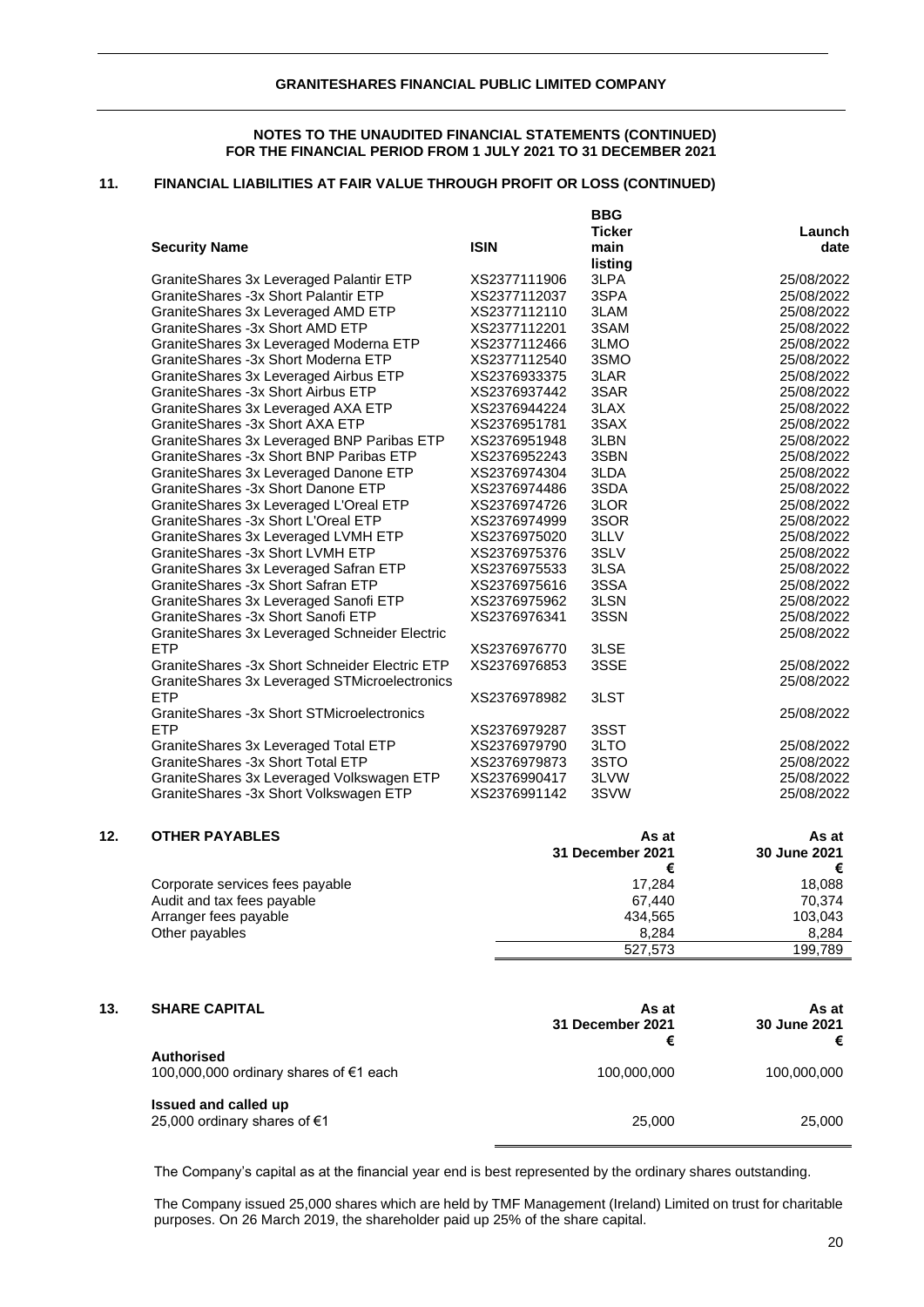## **NOTES TO THE UNAUDITED FINANCIAL STATEMENTS (CONTINUED) FOR THE FINANCIAL PERIOD FROM 1 JULY 2021 TO 31 DECEMBER 2021**

The Company monitors capital on the basis of the carrying amount of equity plus notes issued, less cash as presented in the statement of financial position.

## **14. FINANCIAL RISK MANAGEMENT**

The Company's financial instruments include the financial assets at fair value through profit or loss, other receivables, cash and cash equivalents, financial liabilities at fair value through profit or loss and other payables that arise directly from its operations.

The Board has overall responsibility for the establishment and oversight of the Company's risk management framework.

The Company has exposure to the following risks from its use of financial instruments:

Market risk; Credit risk; Liquidity risk; Operational risk; and Concentration risk

This note presents information about the Company's exposure to each of the above risks, the Company's objectives, policies and processes for measuring and managing risk and the Company's management of capital.

## **(a) Market risk**

Market risk is the risk that changes in market prices, such as foreign exchange rates and securities prices, will affect the Company's income or the value of its holdings of financial instruments. The objective of market risk management is to manage and control market risk exposures within acceptable parameters, while optimising the return on risk. Market risk embodies the potential for both losses and gains and includes currency risk and market price risk.

## **(i) Foreign exchange risk**

Foreign exchange risk is the risk that the fair value or cash flows of a financial instrument will fluctuate because of changes in foreign currency.

The ETP Securities issued by the Company are denominated in Pound Sterling, US Dollars and Euros. The proceeds of these issuances are used to fund the purchase of the TRSs in Pound Sterling, US Dollars and Euros. These are retranslated to EUR using the applicable exchange rates. As the base currency of the TRSs matches the base currency of the ETP Securities there is deemed to be no currency risk to the Company. The Company is owed a EUR amount from TMF Management (Ireland) Limited in relation to share capital receivable and the Company holds a EUR bank account. As these balances are minimal, the directors are satisfied that the Company faces minimal foreign exchange risk.

The closing exchange rates used are as follows:

|            | 31/12/2021 | 30/06/2021 |
|------------|------------|------------|
| <b>USD</b> | .1330500   | 1884،،     |
| <b>GBP</b> | 0.8393585  | 0.8581     |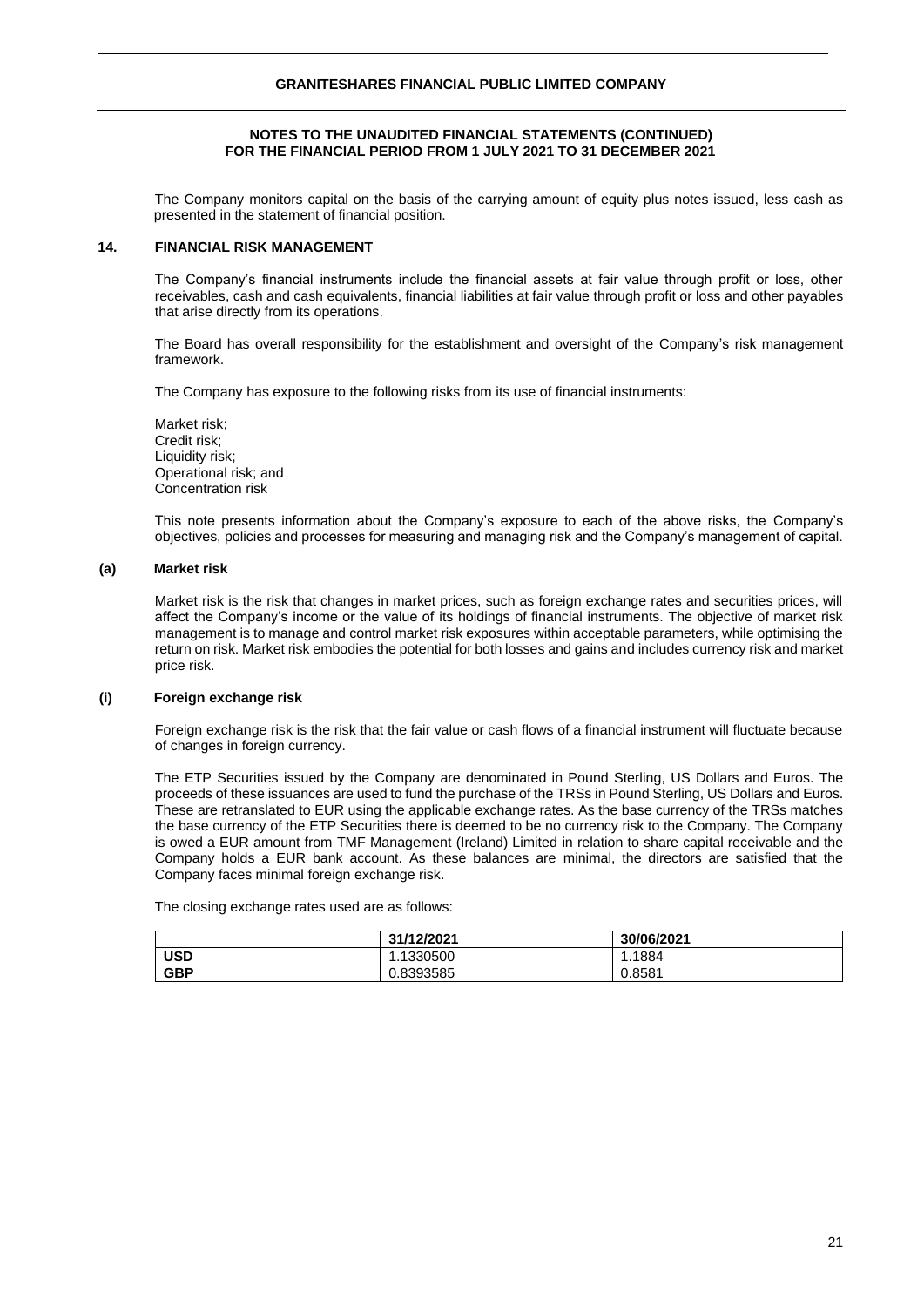## **14. FINANCIAL RISK MANAGEMENT (CONTINUED)**

#### **(a) Market risk (continued)**

#### **(i) Foreign exchange risk (continued)**

The table below show the EUR equivalent of the nominal amounts of the foreign currency denominated financial instruments held by the Company along with the details of how the currency exposure is eliminated:

|                  | <b>TRS</b><br><b>Nominal</b><br><b>EUR equivalent</b> | <b>ETP</b> issued<br><b>Nominal</b><br><b>EUR equivalent</b> | Net exposure<br><b>Nominal</b><br><b>EUR equivalent</b> |
|------------------|-------------------------------------------------------|--------------------------------------------------------------|---------------------------------------------------------|
| As at 31/12/2021 |                                                       |                                                              |                                                         |
| USD              | 175,478,372                                           | (175, 478, 372)                                              |                                                         |
| <b>GBP</b>       | 49,992,228                                            | (49,992,228)                                                 |                                                         |
| <b>EUR</b>       | 1,169,366                                             | (1,169,366)                                                  |                                                         |
|                  | 226,195,042                                           | (226, 195, 042)                                              |                                                         |
| As at 30/06/2021 |                                                       |                                                              |                                                         |
| USD              | 82,707,101                                            | (82,707,101)                                                 |                                                         |
| GBP              | 35,960,189                                            | (35,960,189)                                                 |                                                         |
|                  | 118,667,290                                           | (118,667,290)                                                |                                                         |

## **(ii) Price risk**

Price risk is the risk that the fair value or future cash flows of a financial instrument will fluctuate because of changes in market prices (other than those arising from currency risk), whether those changes are caused by factors specific to the individual financial instrument or its seller, or factors affecting similar financial instruments traded in the market. The Arranger monitors the cash flows of the financial assets at fair value through profit or loss on a daily basis.

The Company uses the hierarchy below for determining and disclosing the fair value of financial instruments by valuation technique:

The level in the fair value hierarchy in which each fair value measurement is categorised includes:

Level 1: quoted prices (unadjusted) in an active market for identical assets or liabilities;

Level 2: inputs other than quoted prices within Level 1 that are observable for the asset or liability, either directly (i.e. prices) or indirectly (i.e. derived from prices); and

Level 3: inputs for the asset or liabilities that are not based on observable market data (unobservable inputs).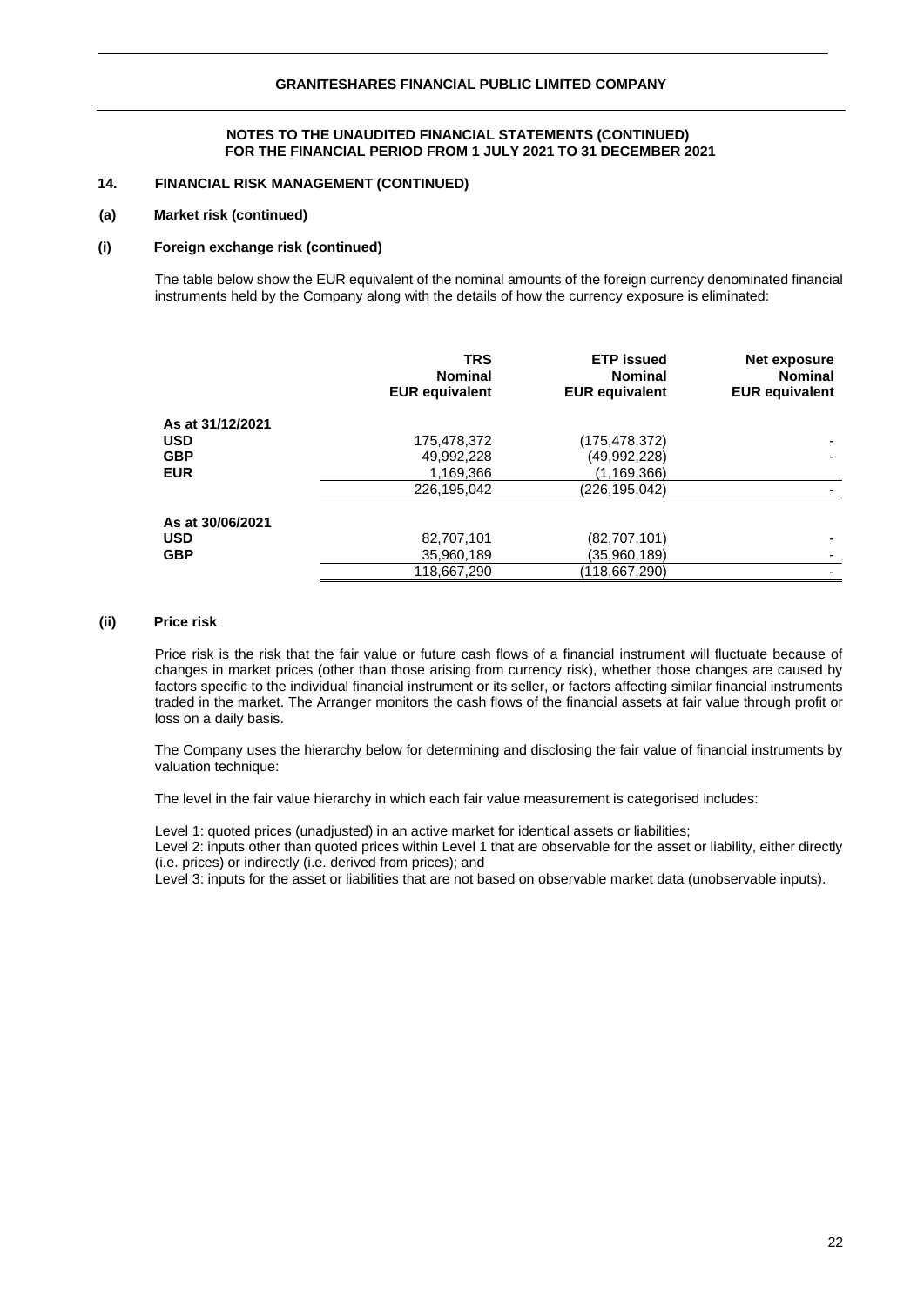## **14. FINANCIAL RISK MANAGEMENT (CONTINUED)**

- **(b) Market risk (continued)**
- **(ii) Price risk (continued)**

## **Financial instruments measured at fair value through profit or loss**

| As at 31 December 2021                                     | Level 2<br>€       | Total<br>€      |
|------------------------------------------------------------|--------------------|-----------------|
| <b>Assets</b>                                              |                    |                 |
| Financial assets at fair value through profit or loss      | 226,639,969        | 226,639,969     |
| <b>Liabilities</b>                                         |                    |                 |
| Financial liabilities at fair value through profit or loss | (226,639,969)      | (226, 639, 969) |
|                                                            |                    |                 |
|                                                            |                    |                 |
| As at 30 June 2021                                         | Level <sub>2</sub> | <b>Total</b>    |
|                                                            | €                  | €               |
| <b>Assets</b>                                              |                    |                 |
| Financial assets at fair value through profit or loss      | 118,667,290        | 118,667,290     |
|                                                            |                    |                 |
| Liabilities                                                |                    |                 |

The ETP Securities and TRSs have the same value and are considered to be fair valued under level 2 as the prices are compiled according to a formula which utilises a daily index for each ETP, based on market data as given by a third party provider, net of expenses incurred.

The Company's policy is to recognise transfers into and transfers out of fair value hierarchy levels as at the last day of the accounting year. There were no transfers during the financial year between levels of the fair value hierarchy for financial assets and liabilities which are recorded at fair value.

#### **Sensitivity analysis:**

Any changes in the values of the TRSs held by the Company would not have any effect on the equity or profit or loss of the Company as any fair value fluctuations are ultimately borne by the holders of the ETP Securities issued by the Company. A 10% change in the value of the portfolio of TRSs held will result in a change in value of EUR22,663,997 (2020: EUR11,866,729) This will be offset by an equal change in the value of ETP securities issued, resulting in a net zero impact to the equity or profit of the Company. Therefore, the Company is fully economically hedged against changes in prices of underlying securities.

#### **(iii) Interest rate risk**

Interest rate risk is the risk that the value of a financial instrument will fluctuate due to changes in market interest rates.

As the Company has invested in TRSs to match the ETP Securities, there is deemed to be no interest rate risk to the Company.

The Company has a bank balance at The Bank of New York. Due to the level of cash held in the bank account, the directors do not believe that any movement in interest rates would affect the operations of the Company.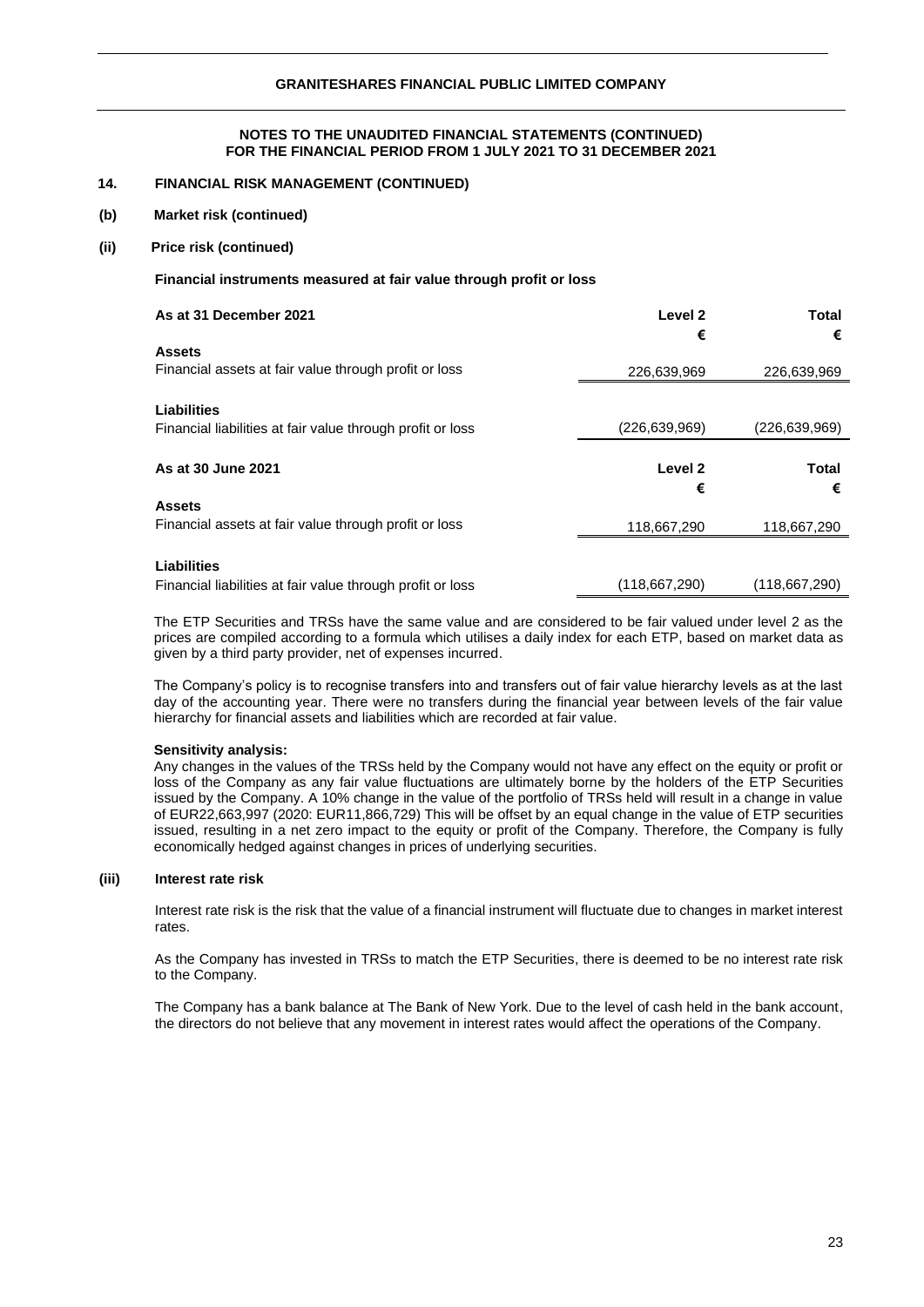## **14. FINANCIAL RISK MANAGEMENT (CONTINUED)**

#### **(b) Credit risk**

Credit risk arises from the possibility of obligors failing to meet their obligations to the Company and represents the most significant category of risk.

The maximum exposure to the credit risk of the ETP holders at the reporting date was:

|                                                       | As at            | As at        |
|-------------------------------------------------------|------------------|--------------|
|                                                       | 31 December 2021 | 30 June 2021 |
|                                                       | €                |              |
| Financial assets at fair value through profit or loss | 226,639,969      | 118,667,290  |
| Other receivables                                     | 281.784          | 210,968      |
| Cash and cash equivalents                             | 273.289          | 15.321       |
|                                                       | 227,195,042      | 118,893,579  |

The Swap counterparty is Natixis S.A.. Nataxis S.A. has A (2020: A+) credit rating from Standard & Poor's.

The Company has 6 bank accounts with The Bank of New York with a total balance of EUR273,289 (2020: EUR 15,321). The Bank of New York has a AA- (2020: AA-) credit rating from Standard & Poor's.

Other receivables were settled after the financial year end (2020: same).

#### **(c) Liquidity risk**

Liquidity risk is the risk that the Company may be unable to fulfil its obligations, whether expected or unexpected. The legal maturity of the ETP Securities is 29 August 2069 and 6 November 2069. ETP Securities cannot be issued without a matching investment in a TRS being put in place. ETP Securities can be issued and redeemed daily, therefore this is the earliest maturity date for the purposes of the maturity analysis below.

The return on each issuance of ETP Securities will be linked to the daily performance of the corresponding TRS. The redemption amount of the ETP Securities will be derived from the liquidation of the corresponding TRS.

The following are the earliest contractual maturities of financial assets and financial liabilities:

| As at 31 December 2021                                                                | Carrying<br>amount<br>€ | Less than<br>one year<br>€ | One to<br>five<br>years<br>€ | More than<br>five years<br>€ |
|---------------------------------------------------------------------------------------|-------------------------|----------------------------|------------------------------|------------------------------|
| Financial assets at fair value through profit or loss                                 | 226,639,969             | 226,639,969                |                              |                              |
| Other receivables                                                                     | 281,784                 | 281.784                    |                              |                              |
| Cash and cash equivalents                                                             | 273,289                 | 273,289                    |                              |                              |
|                                                                                       | 227,195,042             | 227,195,042                |                              |                              |
| Financial liabilities at fair value through profit or loss<br>Corporation tax payable | 226,639,969             | 226,639,969                |                              |                              |
| Other payables                                                                        | 527,573                 | 527.573                    |                              |                              |
|                                                                                       | 227, 167, 542           | 227, 167, 542              |                              |                              |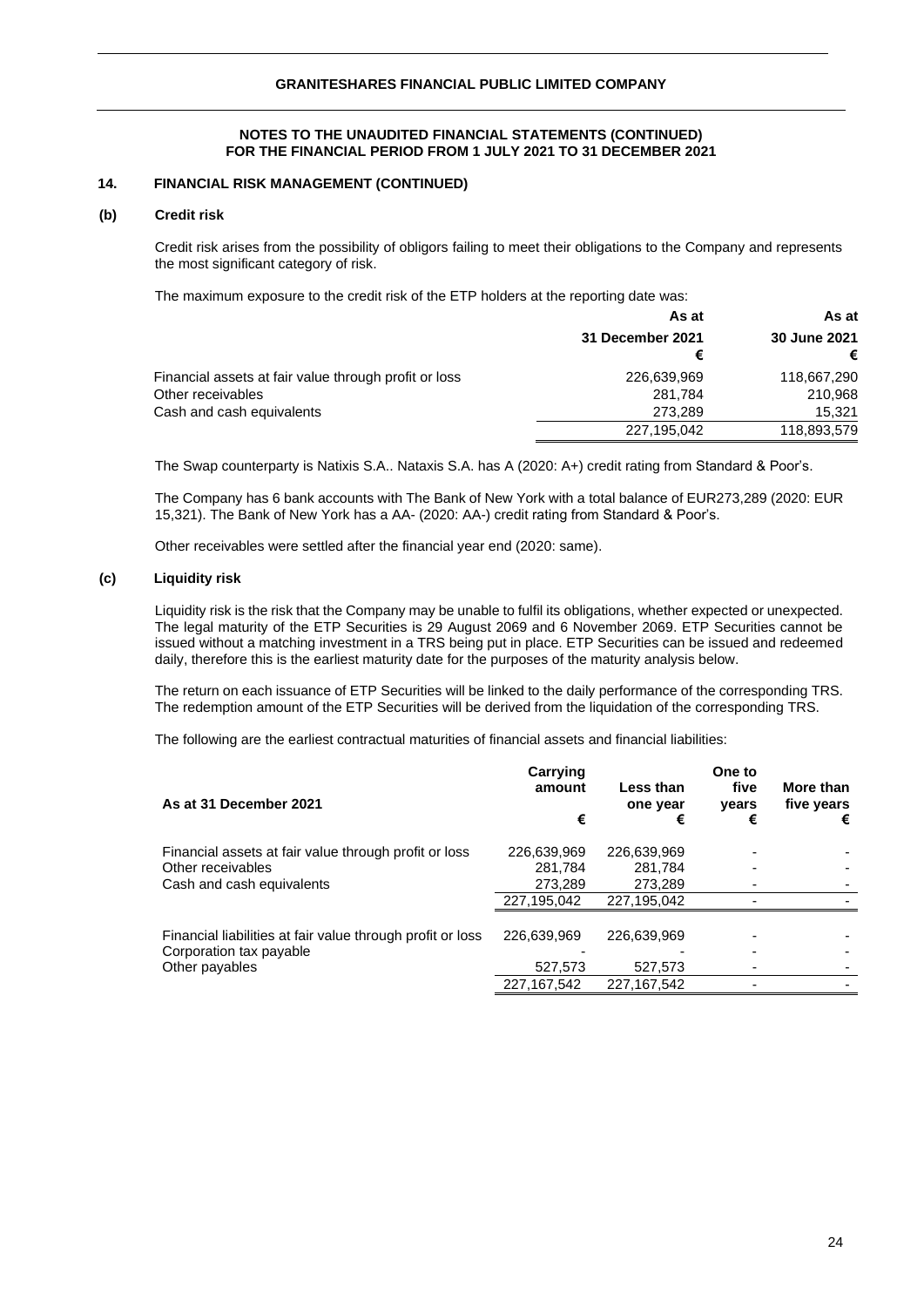## **14. FINANCIAL RISK MANAGEMENT (CONTINUED)**

## **(c) Liquidity risk (continued)**

|                                                            | Carrying<br>amount | Less than   | One to<br>five | More than  |
|------------------------------------------------------------|--------------------|-------------|----------------|------------|
| As at 30 June 2021                                         |                    | one year    | years          | five years |
|                                                            | €                  | €           | €              | €          |
| Financial assets at fair value through profit or loss      | 118,667,290        | 118,667,290 |                |            |
| Other receivables                                          | 210.968            | 210.968     |                |            |
| Cash and cash equivalents                                  | 15,321             | 15.321      |                |            |
|                                                            | 118,893,579        | 118.893.579 |                |            |
|                                                            |                    |             |                |            |
| Financial liabilities at fair value through profit or loss | 118,667,290        | 118,667,290 |                |            |
| Corporation tax payable                                    |                    |             |                |            |
| Other payables                                             | 199.789            | 199.789     |                |            |
|                                                            | 118,867,079        | 118,867,079 |                |            |

#### **(d) Operational risk exposure**

Operational risk is the risk of direct or indirect loss arising from a wide variety of causes associated with the Company's processes, personnel and infrastructure, and from external factors other than credit, markets and liquidity issues such as those arising from legal and regulatory requirements and generally accepted standards of corporate behaviour.

The Board has established processes to manage operational risks. Those processes include appropriate segregation of responsibilities and specific control activities. The Board delegates management and administration function to the Administrator.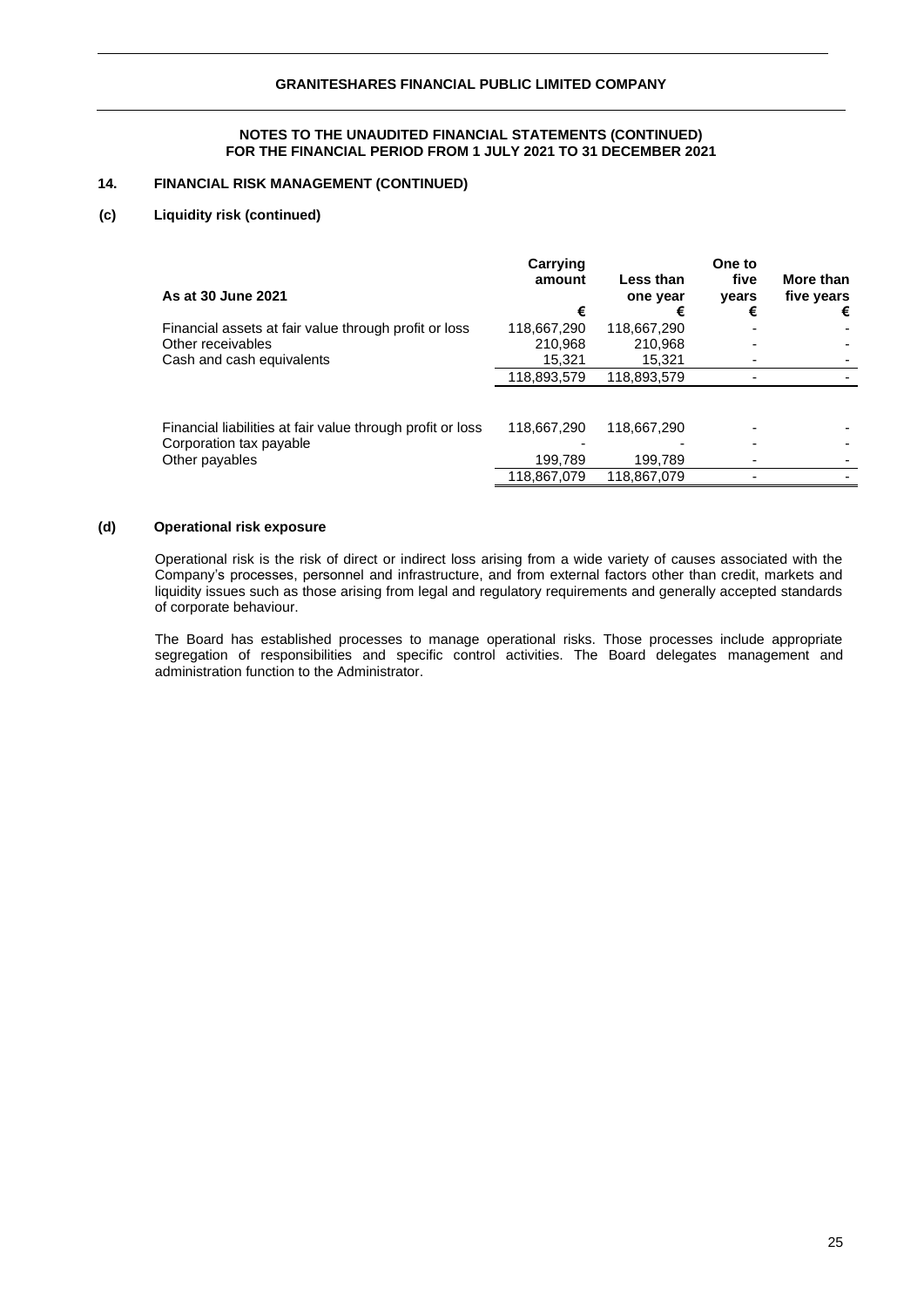# **14. FINANCIAL RISK MANAGEMENT (CONTINUED)**

#### **(e) Concentration risk**

Concentration risk can arise from the type of assets held in the portfolio, the maturity of assets, the concentration of sources of funding, concentration of counterparties or geographical locations.

The following is the classification of ETPs per industry:

|                                   | As at                          | As at                          |
|-----------------------------------|--------------------------------|--------------------------------|
|                                   | 31 December 2021               | 30 June 2021                   |
| <b>Industry</b>                   | <b>Number of ETP issuances</b> | <b>Number of ETP issuances</b> |
| Aerospace and Defence             | 4                              | 4                              |
| Automobiles                       | 7                              | 4                              |
| Banking                           | 4                              | 4                              |
| <b>Beverages</b>                  | 2                              | $\overline{2}$                 |
| Coal                              | 2                              | $\overline{c}$                 |
| <b>Consumer Staples</b>           | 2                              |                                |
| <b>Consumer Discretionary</b>     | 4                              |                                |
| Entertainment                     |                                | $\overline{2}$                 |
| Financial                         | 4                              |                                |
| Healthcare                        | 4                              |                                |
| Interactive Media & Services      |                                | 4                              |
| Internet & Direct Marketing       |                                | $\overline{c}$                 |
| Industrials                       | 4                              |                                |
| Metal and Mining                  | 2                              | $\overline{2}$                 |
| Oil and Gas                       | 6                              | 4                              |
| Pharmaceuticals                   | 2                              | $\overline{2}$                 |
| <b>Telecommunication services</b> | 2                              | $\overline{2}$                 |
| Road & Rail                       |                                | $\overline{2}$                 |
| Semiconductors& Semiconductor     |                                | $\overline{c}$                 |
| Software                          |                                | 2                              |
| Technology                        | 35                             | 12                             |
| Technology Hardware, Storage      |                                | $\overline{2}$                 |
|                                   | 84                             | 54                             |

Due to the nature of the ETPs issued, any profit or loss arising from the concentration risk will pass on to the holders of the ETPs. There is no residual risk remaining to the Company.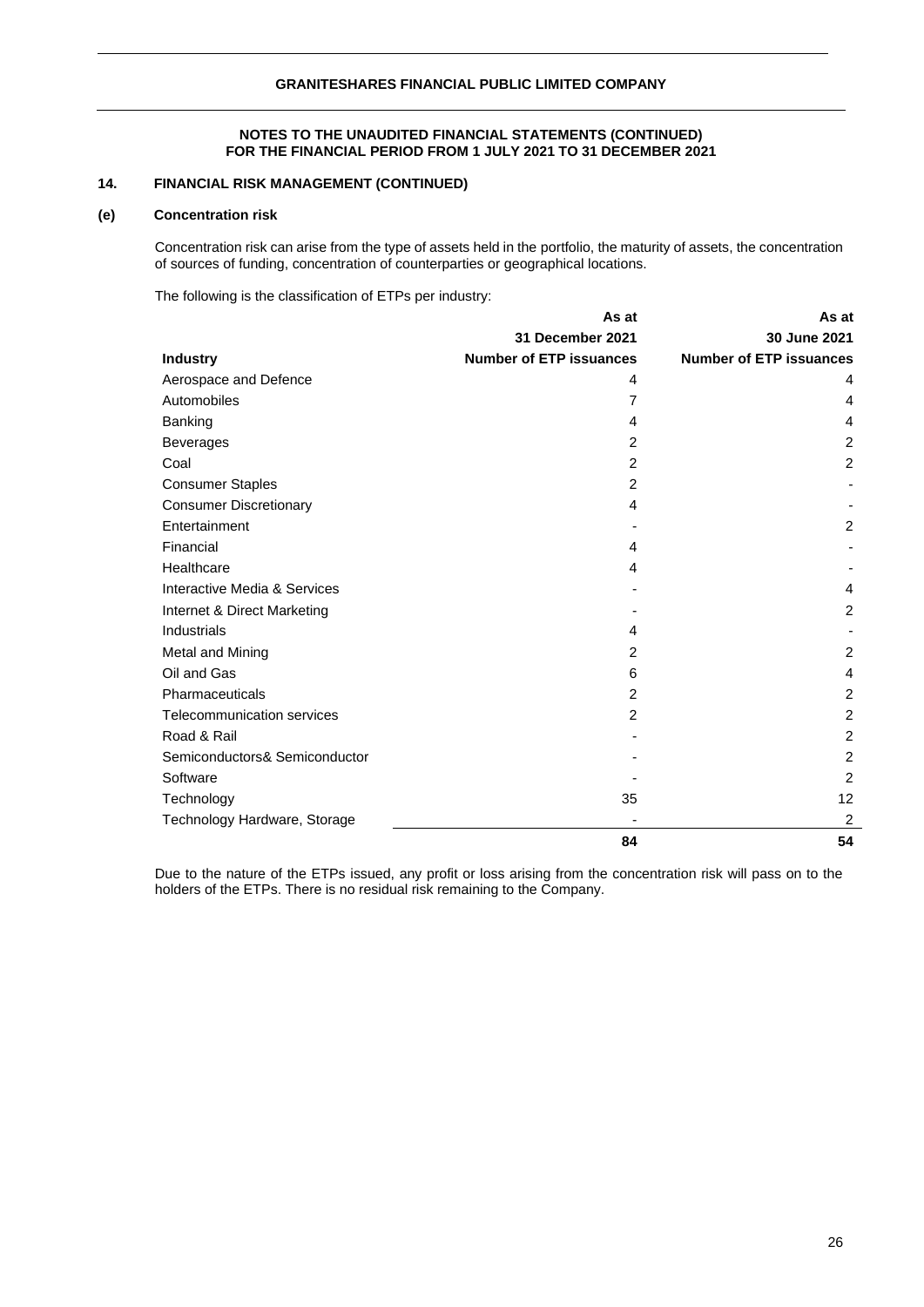## **14. FINANCIAL RISK MANAGEMENT (CONTINUED)**

## **(f) Offsetting Financial assets and Financial liabilities**

The Company does not offset financial assets and financial liabilities. These are presented separately in the Statement of Financial Position.

Financial assets and liabilities are offset, and the net amount presented in the Statement of Financial Position when, and only when, the Company has a legal right to set off the amounts and intends either to settle on a net basis or to realise the asset and settle the liability simultaneously.

## **As at 31 December 2021**

|                                                               | Gross amount of<br>recognised<br>financial assets<br>€      | Net amount of<br>recognised<br>financial assets<br>€                | <b>Financial</b><br>instruments<br>received<br>€        | Net amount<br>€        |
|---------------------------------------------------------------|-------------------------------------------------------------|---------------------------------------------------------------------|---------------------------------------------------------|------------------------|
| Financial assets at fair value<br>through profit or loss      | 226,639,969                                                 | 226,639,969                                                         | (226,639,969)                                           |                        |
|                                                               | Gross amount of<br>recognised<br>financial liabilities<br>€ | Net amount of<br>recognised<br>financial<br><b>liabilities</b><br>€ | <b>Financial</b><br><b>instruments</b><br>received<br>€ | <b>Net amount</b><br>€ |
| Financial liabilities at fair value<br>through profit or loss | 226,639,969                                                 | 226,639,969                                                         | (226,639,969)                                           |                        |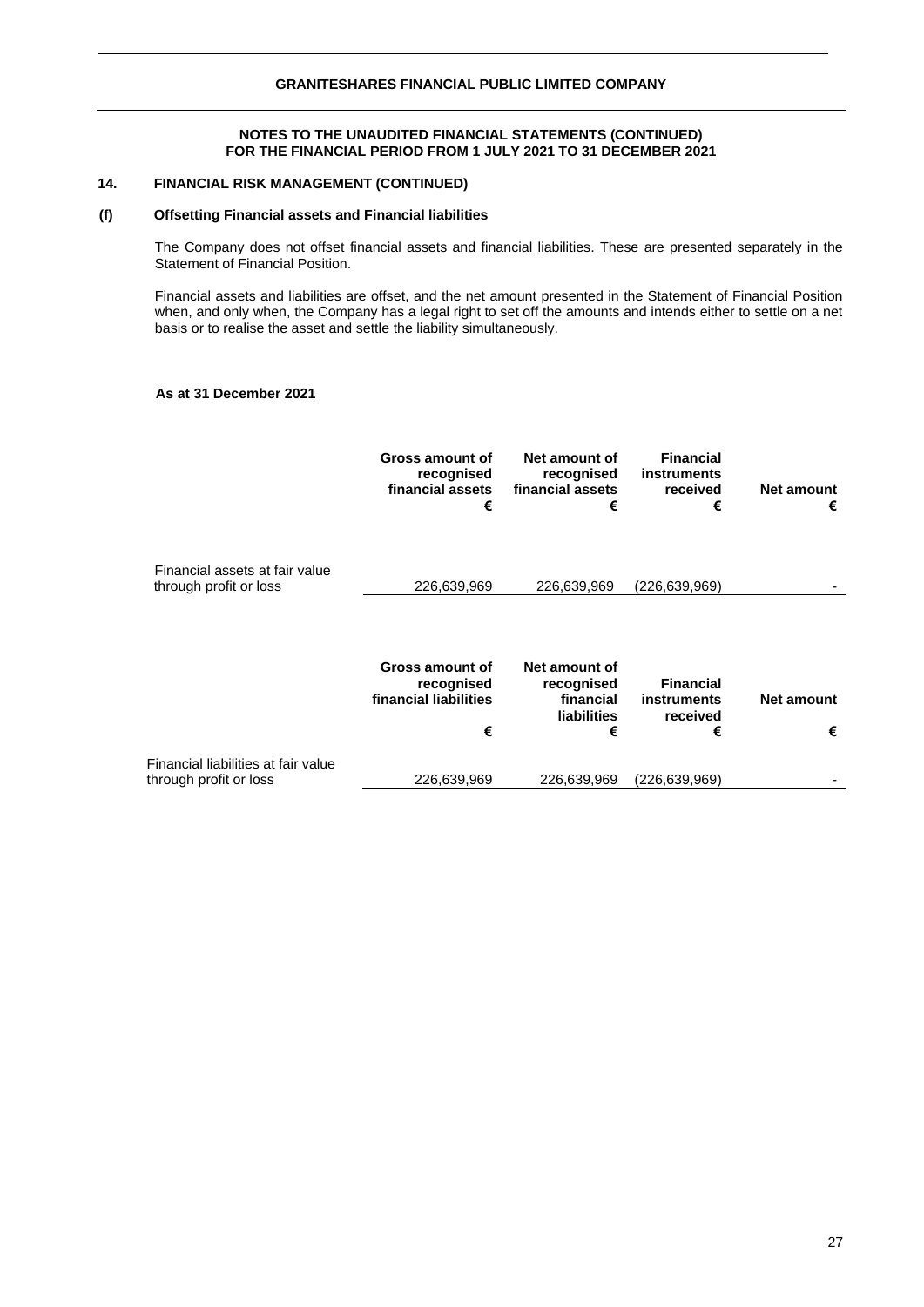## **14. FINANCIAL RISK MANAGEMENT (CONTINUED)**

## **(f) Offsetting Financial assets and Financial liabilities (continued)**

**As at 30 June 2021**

| <b>Financial assets</b><br>at fair value                            | Gross amount of<br>recognised financial<br>assets<br>€             | Net amount of<br>recognised financial<br>assets<br>€             | <b>Financial</b><br><b>instruments</b><br>received<br>€ | <b>Net amount</b><br>€ |
|---------------------------------------------------------------------|--------------------------------------------------------------------|------------------------------------------------------------------|---------------------------------------------------------|------------------------|
| through profit or<br>loss                                           | 118,667,290                                                        | 118,667,290                                                      | (118,667,290)                                           |                        |
|                                                                     | Gross amount of<br>recognised financial<br><b>liabilities</b><br>€ | Net amount of<br>recognised financial<br><b>liabilities</b><br>€ | <b>Financial</b><br>instruments<br>received<br>€        | <b>Net amount</b><br>€ |
| Financial<br>liabilities at fair<br>value through<br>profit or loss | 118,667,290                                                        | 118,667,290                                                      | (118,667,290)                                           |                        |

## **15. CONTINGENT LIABILITIES AND COMMITMENTS**

There were no contingent liabilities or commitments as of 30 June 2021 (2020: nil). Contingent liabilities are assessed continually to determine whether transfers of economic benefits have become probable. Where future transfers of economic benefits change from previously disclosed contingent liabilities, provisions are recognised in the financial year in which the changes in probability occur.